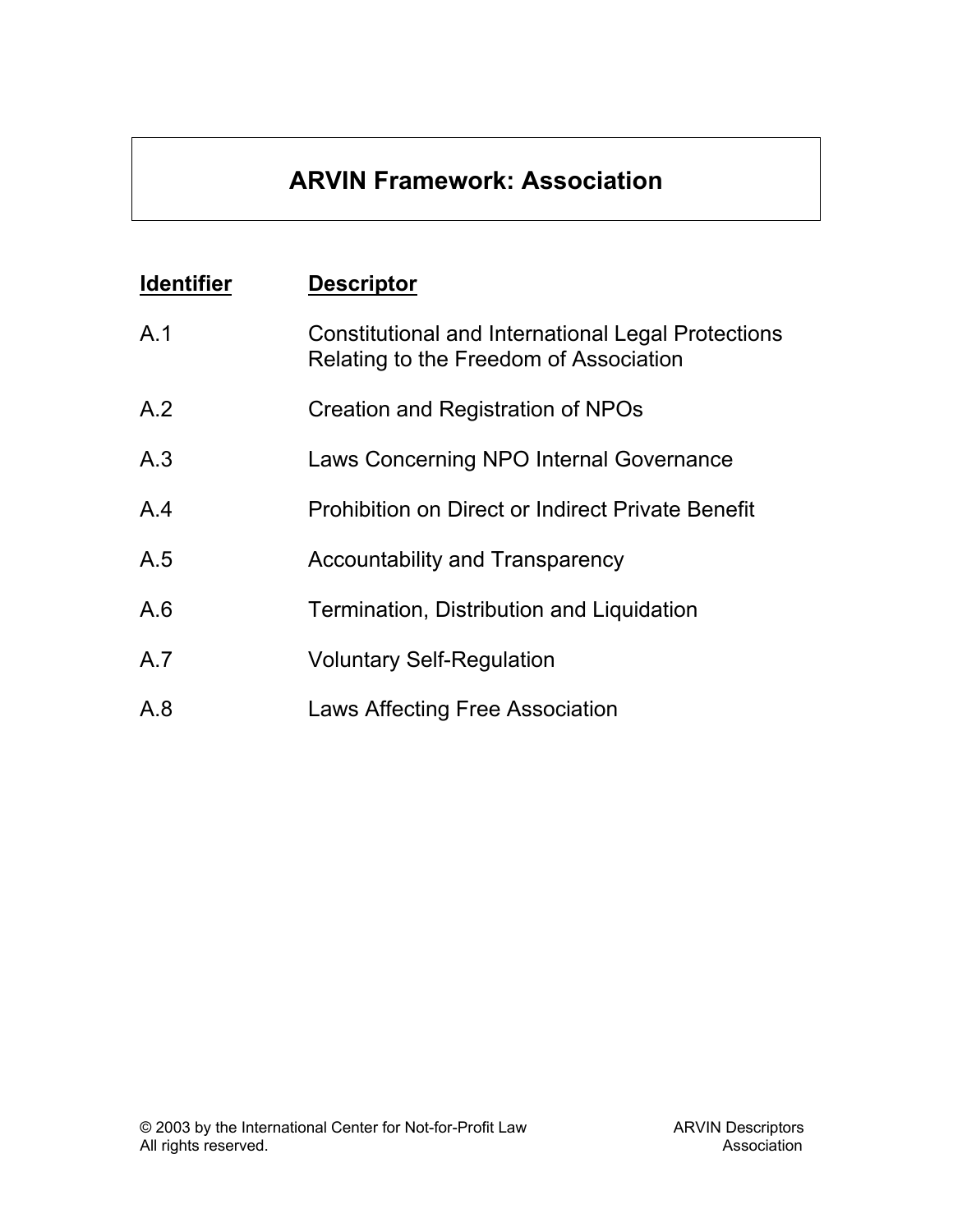Descriptor A.1 Constitutional and International Legal Protections Relating to the Freedom of Association

*To what extent are the freedoms of association, assembly, and expression protected by the constitution and binding international instruments?* 

### **Component[s1](#page-1-0)**

- **Constitutional Provisions Relating to Association, Assembly, and Expression**
- **International Instruments Relating to Association, Assembly, and Expression**
- **Hierarchy and Applicability of International Legal Norms**
- **Applicability of Rights and Freedoms to Legal Entities in addition to Physical Persons**

| <b>Issue Identified by Stakeholders</b> |                                                                                                                                                               | Methodology <sup>2</sup> |
|-----------------------------------------|---------------------------------------------------------------------------------------------------------------------------------------------------------------|--------------------------|
|                                         | <b>Constitutional Provisions and International</b><br><b>Instruments Relating to Association, Assembly, and</b><br><b>Expression</b>                          |                          |
|                                         | $\Rightarrow$ To what extent is there stakeholder awareness of<br>constitutional and international rights and freedoms<br>affecting associational activities? | FR. SSI                  |

<span id="page-1-0"></span> 1 This section describes areas of inquiry relevant to each descriptor.

<span id="page-1-1"></span><sup>&</sup>lt;sup>2</sup> FR = Field Research, SSI = Semi-Structured Interviews, SY = Survey, FG = Focus Group, DR = Desk Research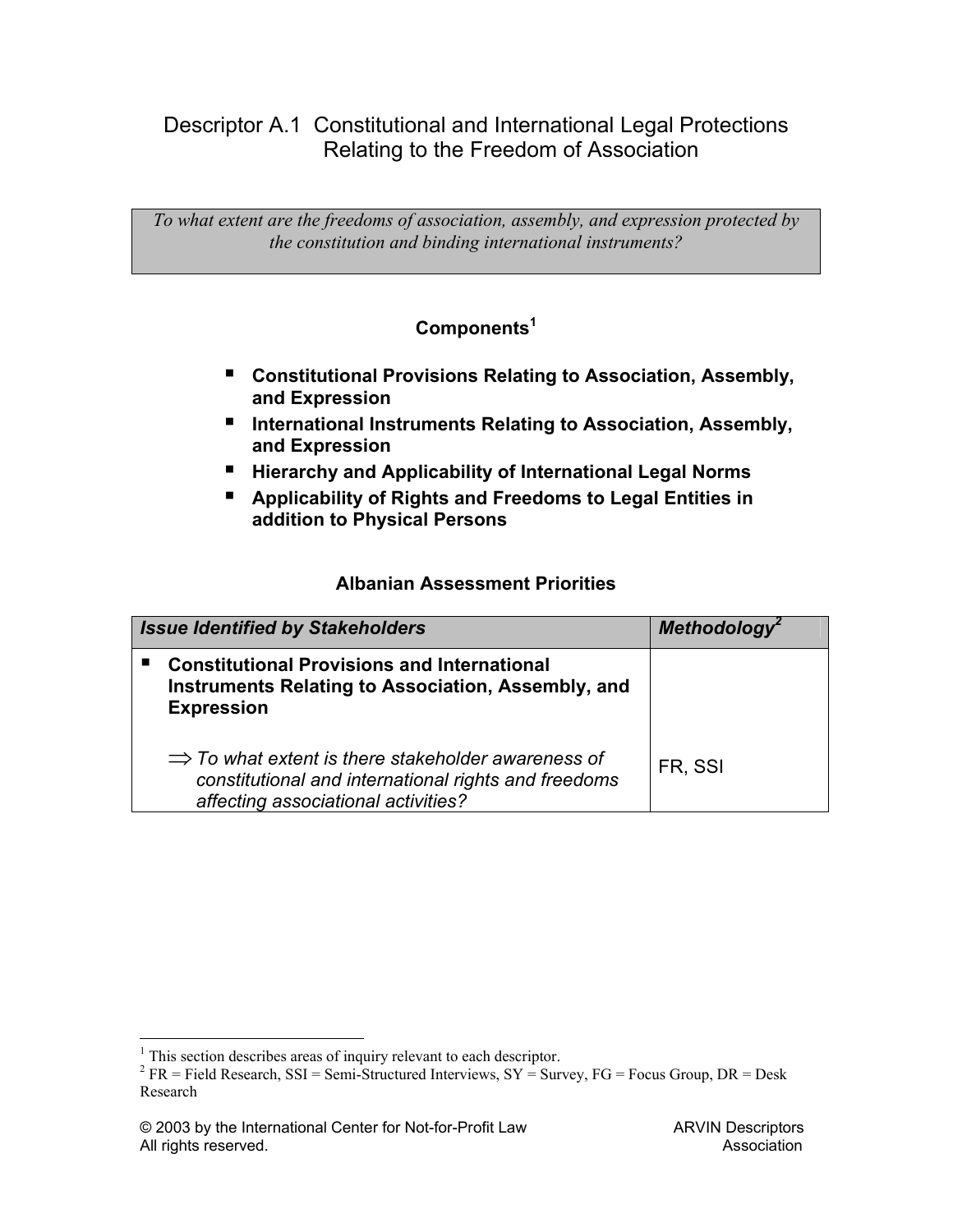Descriptor A.2 Creation and Registration of NPOs

*What are the laws and regulations pertaining to the establishment and registration of NPOs?* 

### **Components**

- **Organizational Forms**
- **Foreign Organizations**
- **Registration Body**
- **Registration Process**
- **Right of Appeal**
- **Public Registry**
- **Attributes of Legal Entity Status**

| <b>Issue Identified by Stakeholders</b>                                                                                                   | Methodology |
|-------------------------------------------------------------------------------------------------------------------------------------------|-------------|
| <b>Organization Forms</b>                                                                                                                 |             |
| $\Rightarrow$ is the registration court imposing a minimum<br>capitalization requirement for a center?                                    | FR, SSI     |
| <b>Registration Body</b>                                                                                                                  |             |
| $\Rightarrow$ How does centralized registration impact NPOs<br>located outside of Tirana?                                                 | SY, FG      |
| $\Rightarrow$ To what extent does the Registration Court in Tirana<br>have the necessary capacity and resources to<br>implement the laws? | SSI, FG     |
| $\Rightarrow$ How widespread is distribution of registration forms<br>by the Tirana District Court?                                       | <b>SY</b>   |
| <b>Registration Process</b>                                                                                                               |             |
| $\Rightarrow$ How many NPOs have registered since the<br>enactment of the 2001 NPO laws <sup>3</sup> ?                                    | FR.         |
| $\Rightarrow$ How long does it take to register an NPO?                                                                                   | FR, SY      |

<span id="page-2-0"></span> 3 Law #8788, dated May 7, 2001, "ON NON-PROFIT ORGANIZATIONS".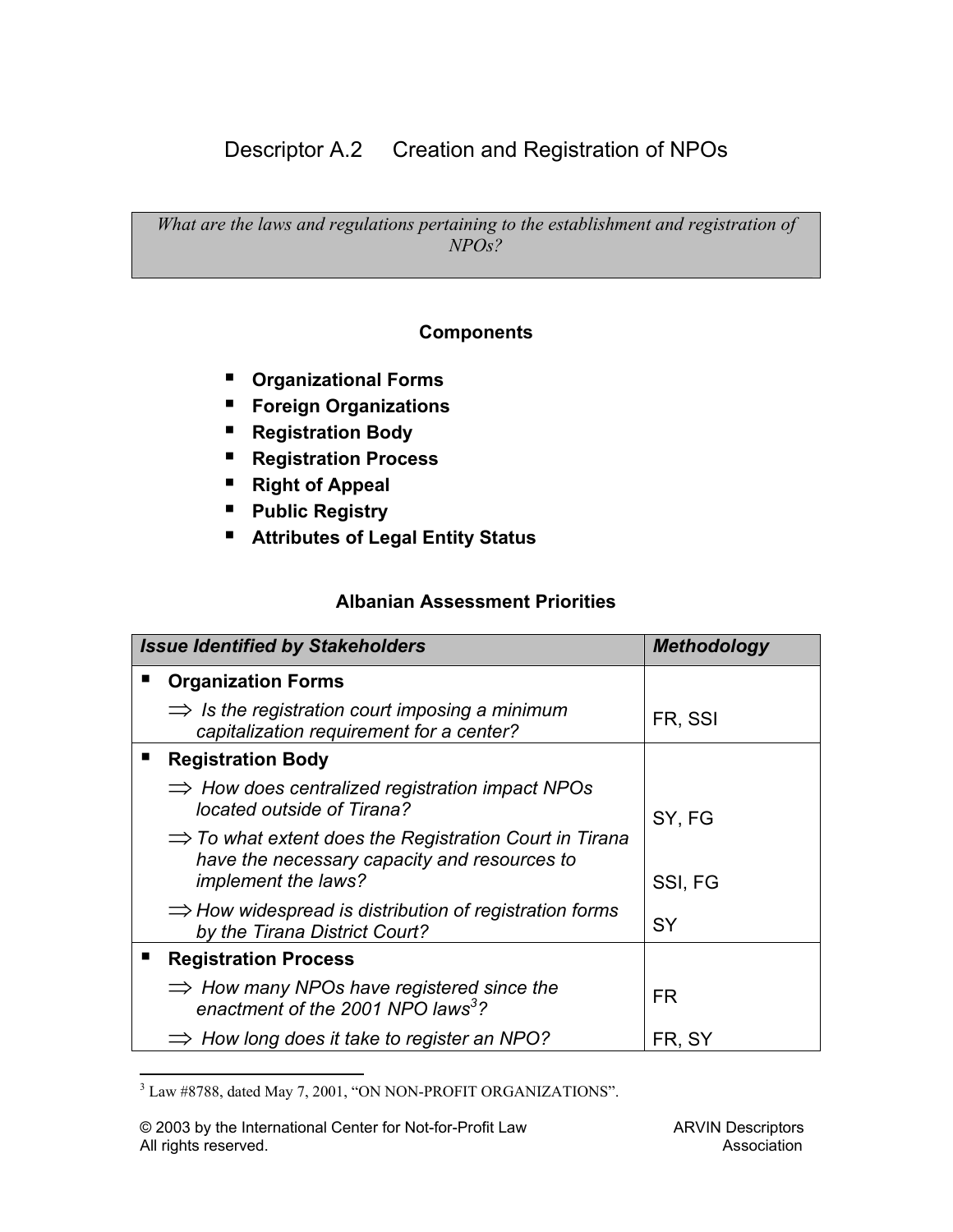| $\Rightarrow$ For NPOs seeking to engage in licensed activities,<br>is a license required prior to registration? | SY, FG      |
|------------------------------------------------------------------------------------------------------------------|-------------|
| $\Rightarrow$ Are NPOs aware of their rights and responsibilities<br>under the 2001 NPO laws?                    | SY, FG, SSI |
| $\Rightarrow$ To what extent is there a perception of corruption in<br>the registration process?                 | SSI         |
| <b>Right of Appeal</b>                                                                                           |             |
| $\Rightarrow$ How frequently are registration decisions appealed?<br>What are the results?                       | FR, SSI     |
| $\Rightarrow$ is the registration court amending registration<br>decisions after they become final?              | FR, SSI     |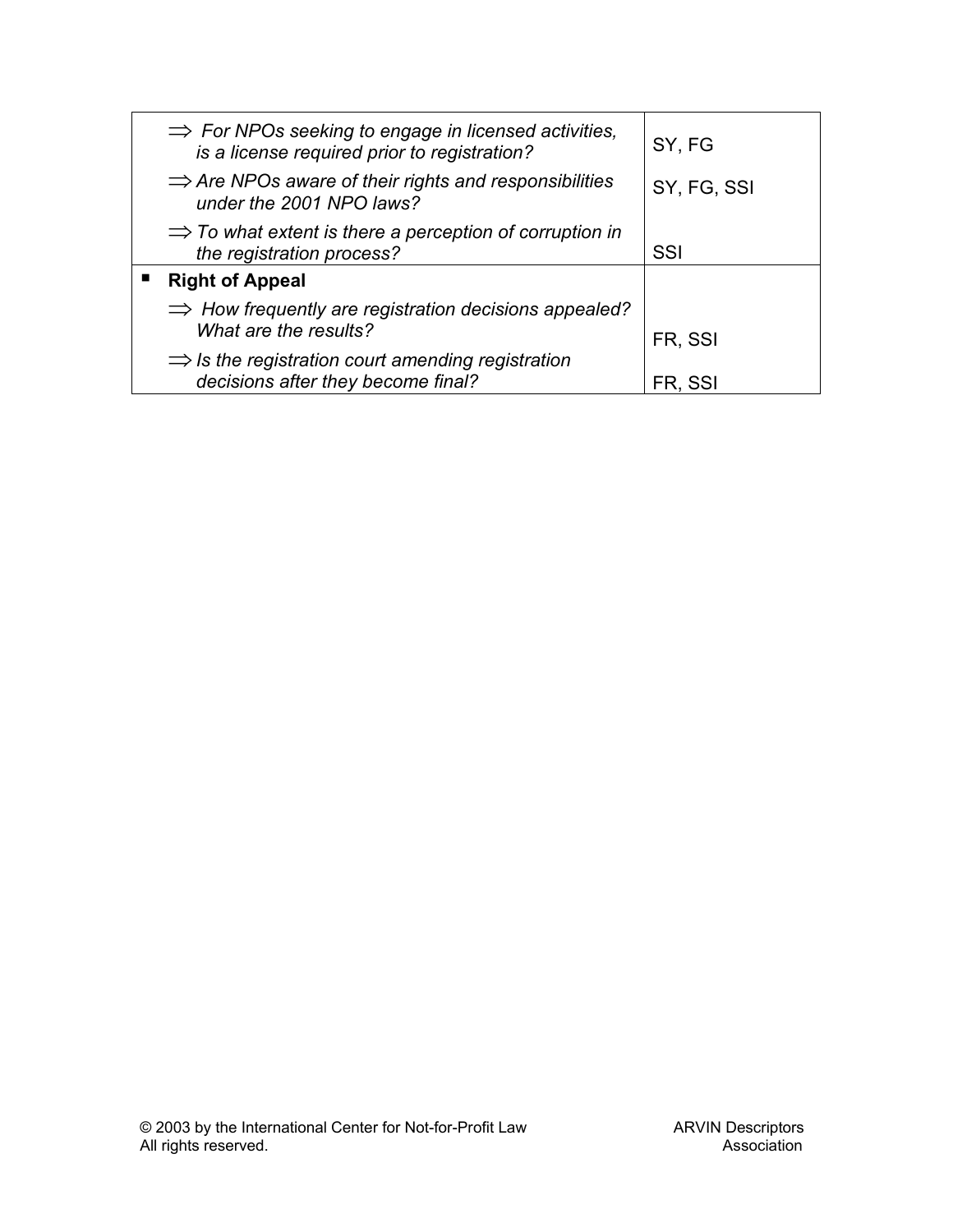# Descriptor A.3 Laws Concerning NPO Internal Governance

*What are the Albanian laws and regulations pertaining to the internal governance of NPOs?* 

### **Components**

- **Mandatory Provisions for Organizational Documents**
- **Optional Provisions for Organizational Documents**
- **Liabilities of Officers, Board Members, and Employees**
- **Duties of Loyalty, Diligence, and Confidentiality**
- **Prohibition on Conflicts of Interest**

| <b>Issue Identified by Stakeholders</b> |                                                                                                                  | <b>Methodology</b> |
|-----------------------------------------|------------------------------------------------------------------------------------------------------------------|--------------------|
|                                         | <b>Mandatory Provisions for Organizational Documents</b>                                                         |                    |
|                                         | $\Rightarrow$ To what extent have NPOs amended their<br>registration documents pursuant to the 2001 NPO<br>Laws? | FR                 |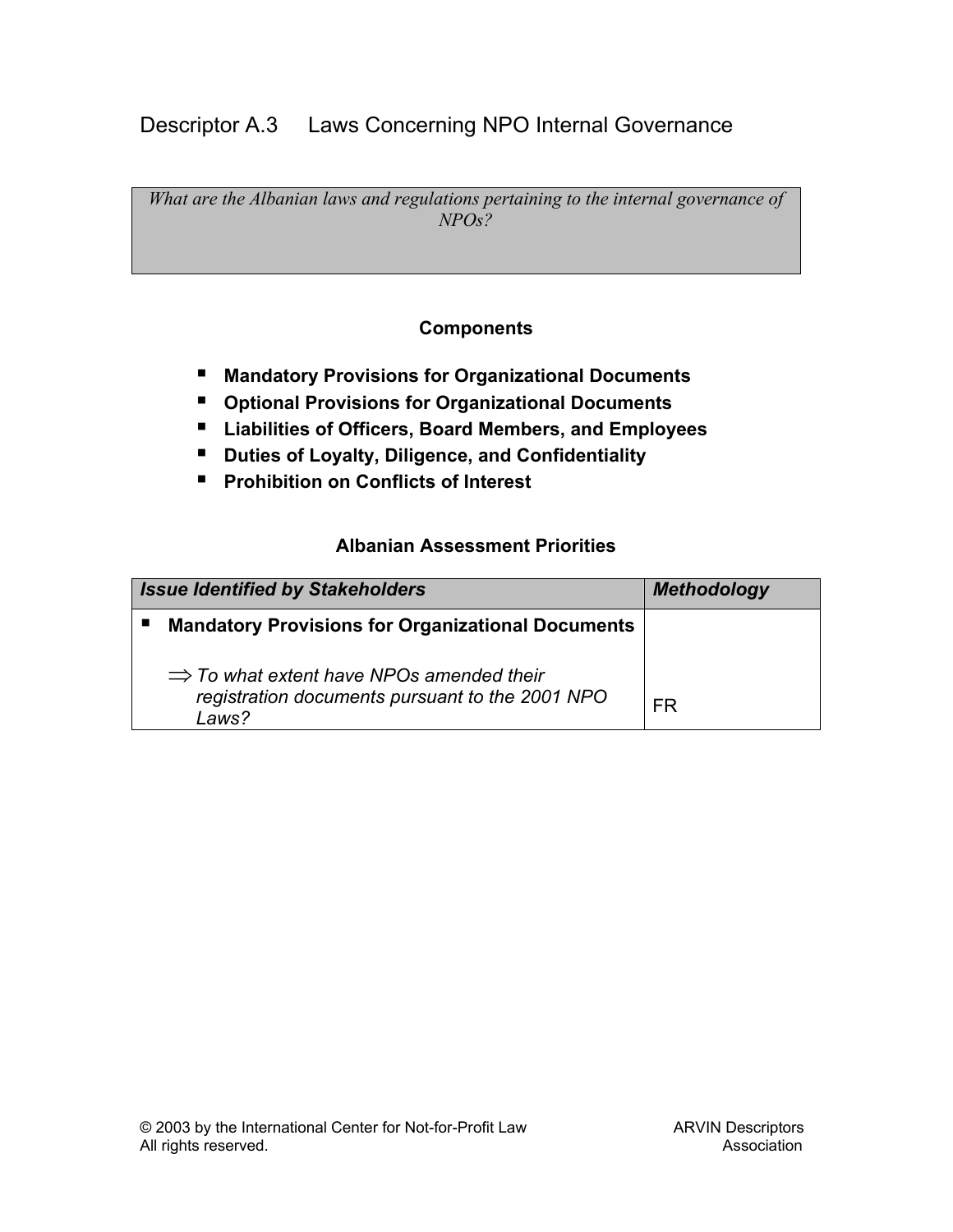# Descriptor A.4 Prohibition on Direct or Indirect Private Benefit

*To what extent do laws and regulations prohibit NPOs from distributing profits or otherwise providing inappropriate private benefit to officers, directors, or other insiders?*

### **Components**

- **Prohibition on the Distribution of Profits**
- **Prohibition on Private Benefits**
- **Prohibition on Self-Dealing**
- **Prohibition on the Reversion of Assets**

| <b>Issue Identified by Stakeholders</b>                                                                                             | <b>Methodology</b> |
|-------------------------------------------------------------------------------------------------------------------------------------|--------------------|
| <b>Prohibition on Self-Dealing</b>                                                                                                  |                    |
| $\Rightarrow$ Have NPOs adequately complied with the provision<br>of the 2001 NPO law relating to self-dealing, and if<br>not, why? | FR, SY, FG         |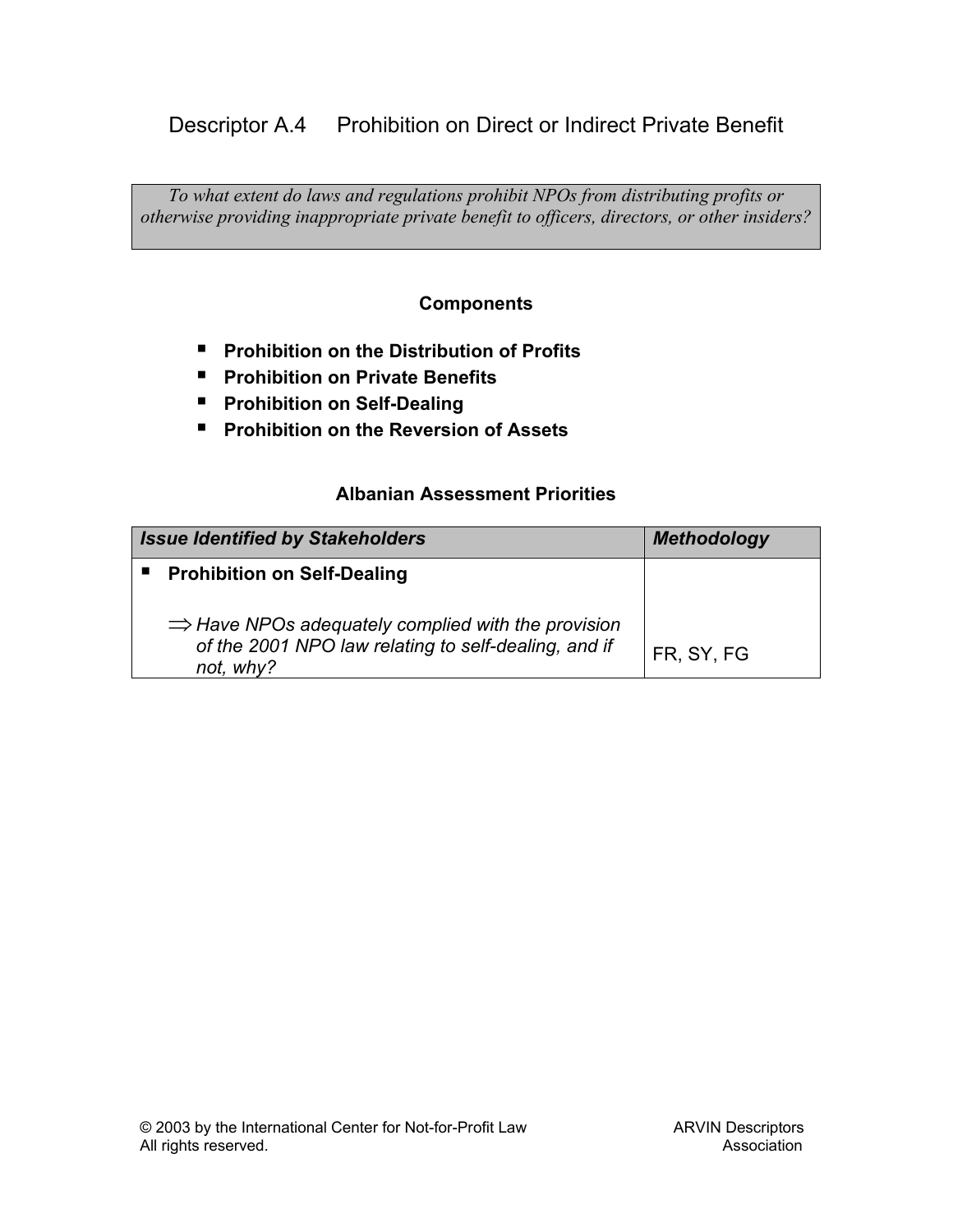# Descriptor A.5 Accountability and Transparency

*To what extent do the NPO laws provide for periodic reporting to the government, public disclosure of organizational information, and other accountability and transparency mechanisms?* 

#### **Components**

- **Periodic Reporting**
- **Audits**
- **Public Disclosure Requirements**

| <b>Issue Identified by Stakeholders</b>                                                                                                      | <b>Methodology</b> |
|----------------------------------------------------------------------------------------------------------------------------------------------|--------------------|
| <b>Periodic Reporting</b>                                                                                                                    |                    |
| $\Rightarrow$ How can accountability and transparency<br>requirements best be addressed in the next phase of  <br>NPO law reform in Albania? | FG. SSI            |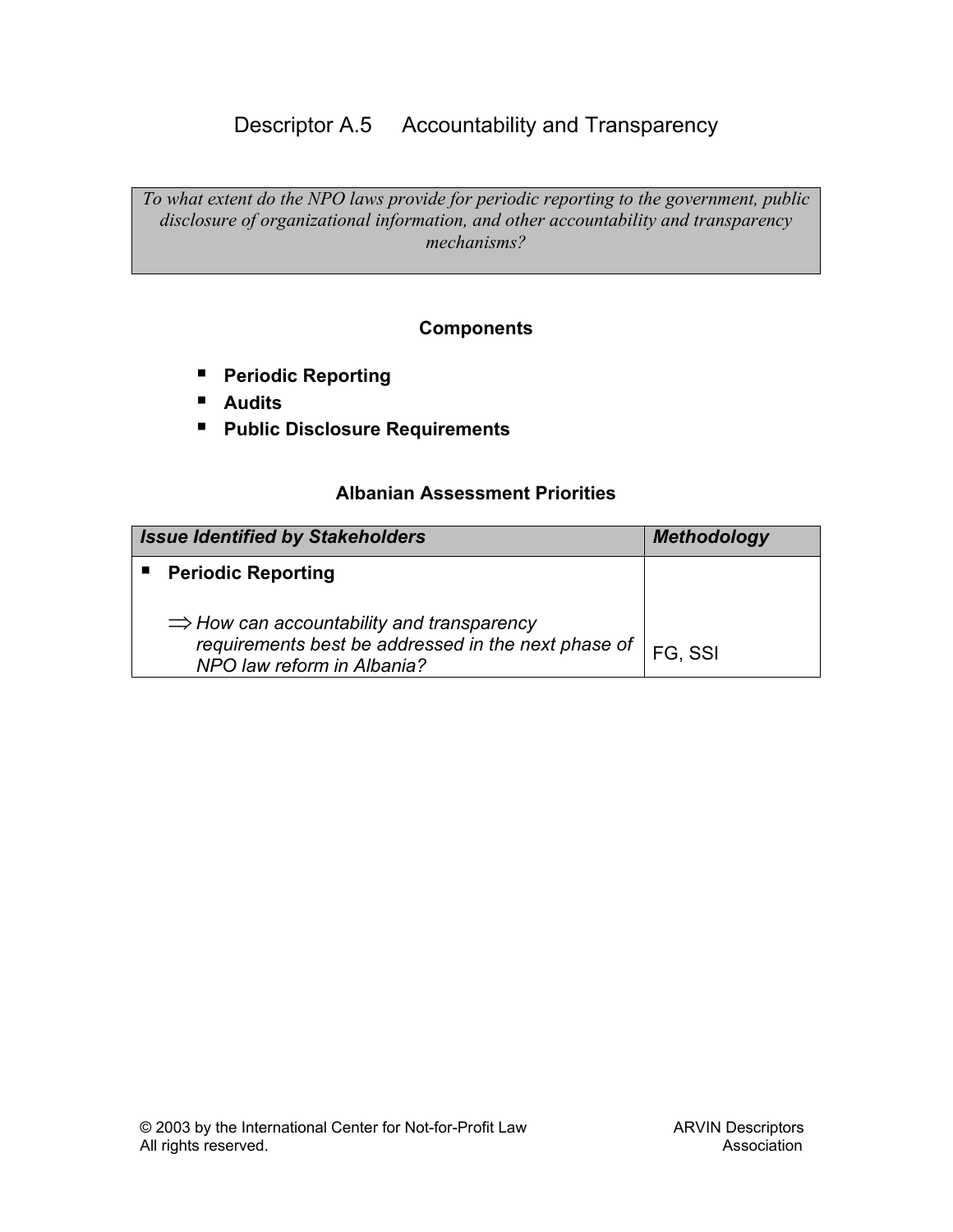# Descriptor A.6 Termination, Distribution and Liquidation

*What are the laws and regulations governing the termination of NPOs and the distribution of assets upon dissolution?* 

### **Components**

- **Grounds for Voluntary Termination**
- **Grounds for Involuntary Termination**
- **Termination Procedure**
- **Distribution of Assets upon Dissolution**

| <b>Issue Identified by Stakeholders</b>                                                                                                                   | <b>Methodology</b> |
|-----------------------------------------------------------------------------------------------------------------------------------------------------------|--------------------|
| <b>Basis for Voluntary Termination</b>                                                                                                                    |                    |
| $\Rightarrow$ To what extent is the Tirana District Court carrying<br>out the process for removing terminated<br>organizations from the central registry? | DR, FS, SSI        |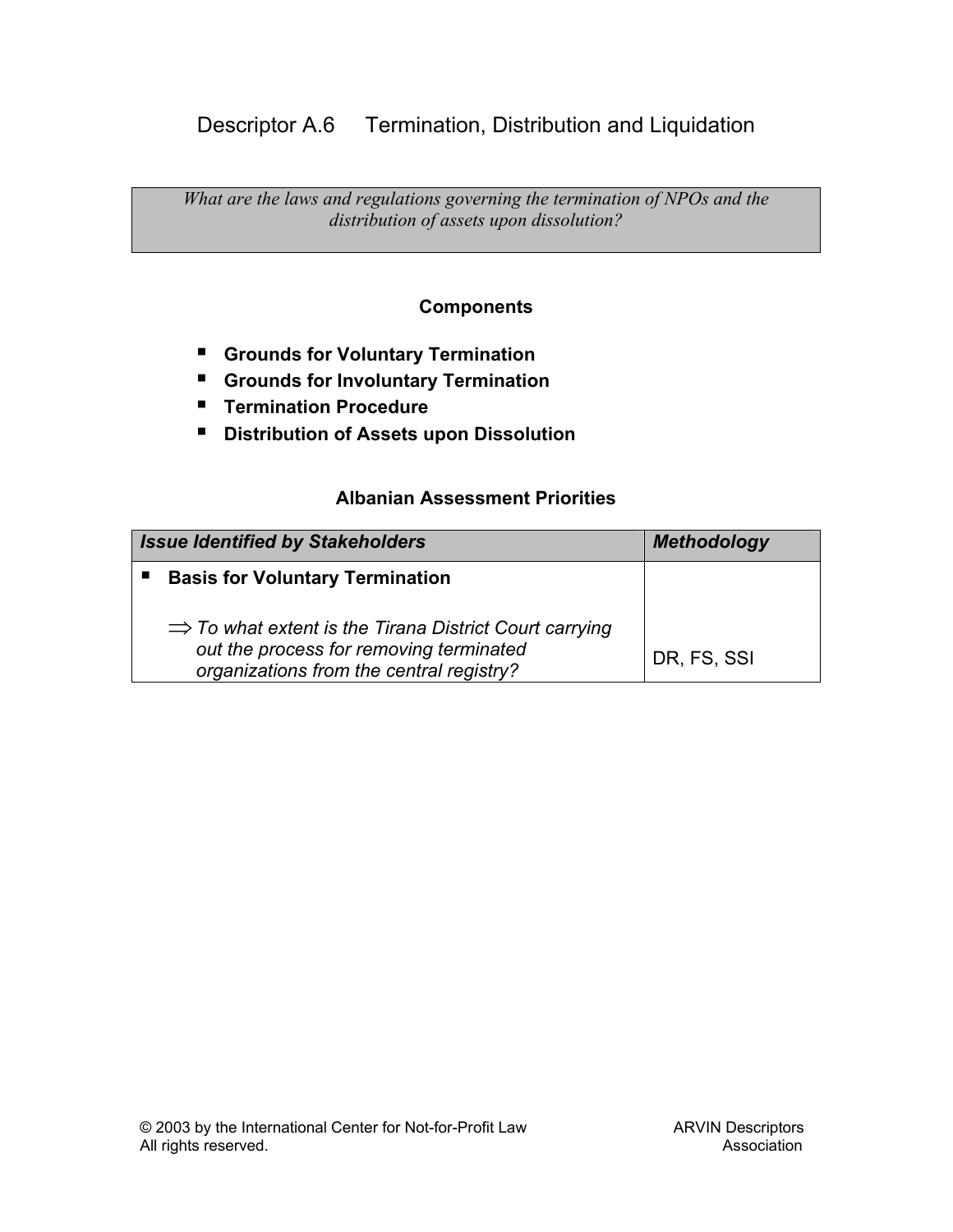# Descriptor A.7 Voluntary Self-Regulation

*To what extent have NPOs adopted means of voluntary self-regulation?* 

### **Components**

- **Codes of Conduct**
- **Watchdog Organizations**
- **Public Image of NPOs**

| <b>Issue Identified by Stakeholders</b>                     | <b>Methodology</b> |
|-------------------------------------------------------------|--------------------|
| <b>Codes of Conduct</b>                                     |                    |
| $\Rightarrow$ What prospects exist for NPO self-regulation? | FR, FG             |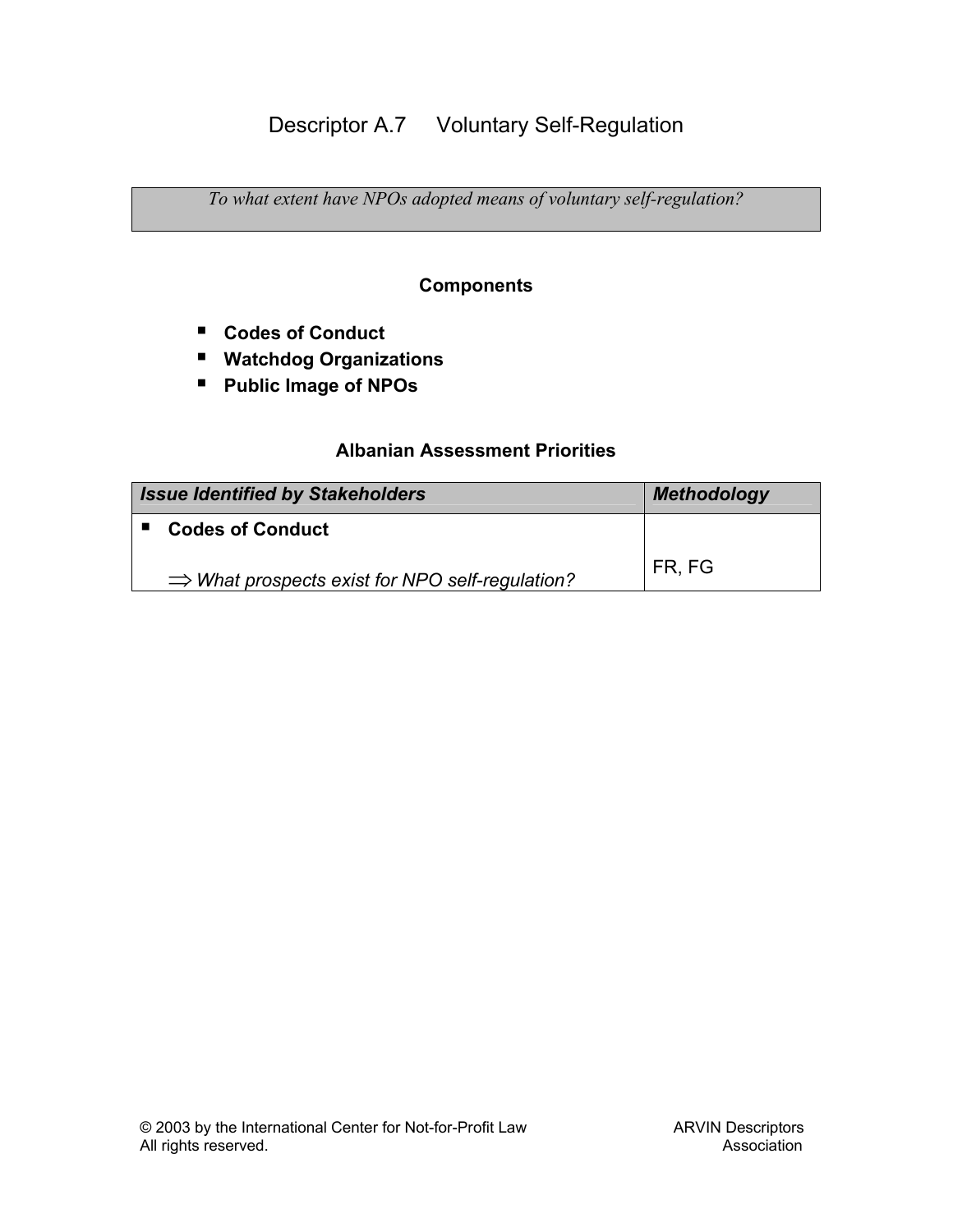# Descriptor A.8 Other Laws Affecting Free Association

*To what extent is there concern that other laws, regulations, and policies might infringe upon the right to free association protected by the constitution, international law, and NPO framework legislation?* 

### **Components**

- **Laws Governing Assembly**
- **Conspiracy Laws**
- **Martial Law**
- **Other Laws, Regulations, and Practices**

| <b>Issue Identified by Stakeholders</b>       | <b>Methodology</b> |
|-----------------------------------------------|--------------------|
| None identified by stakeholders at this time. |                    |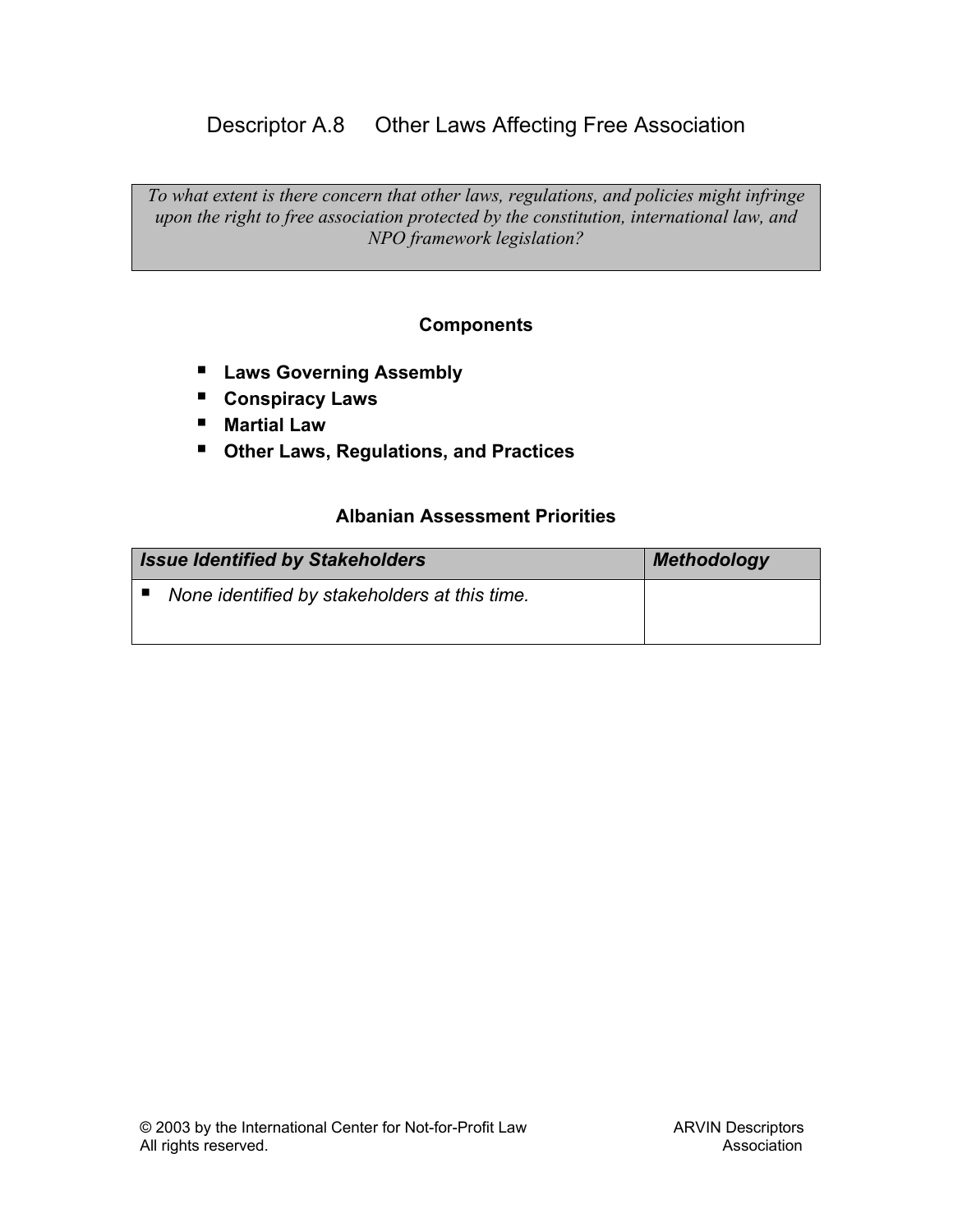# **ARVIN Framework: Resources**

| <b>Identifier</b> | <b>Descriptor</b>                              |
|-------------------|------------------------------------------------|
| R.1               | Income or Profit Tax                           |
| R.2               | <b>Legal Framework for Donations</b>           |
| R.3               | Other NPO Tax and Fiscal Issues                |
| R.4               | Foreign Funding                                |
| R.5               | Government / State Financing of NPO Activities |
| R.6               | Licensing of Certain NPO Activities            |
| R.7               | <b>Employment Issues</b>                       |
| R.8               | Laws Affecting Volunteerism                    |
| R.9               | <b>NPO Economic Activity</b>                   |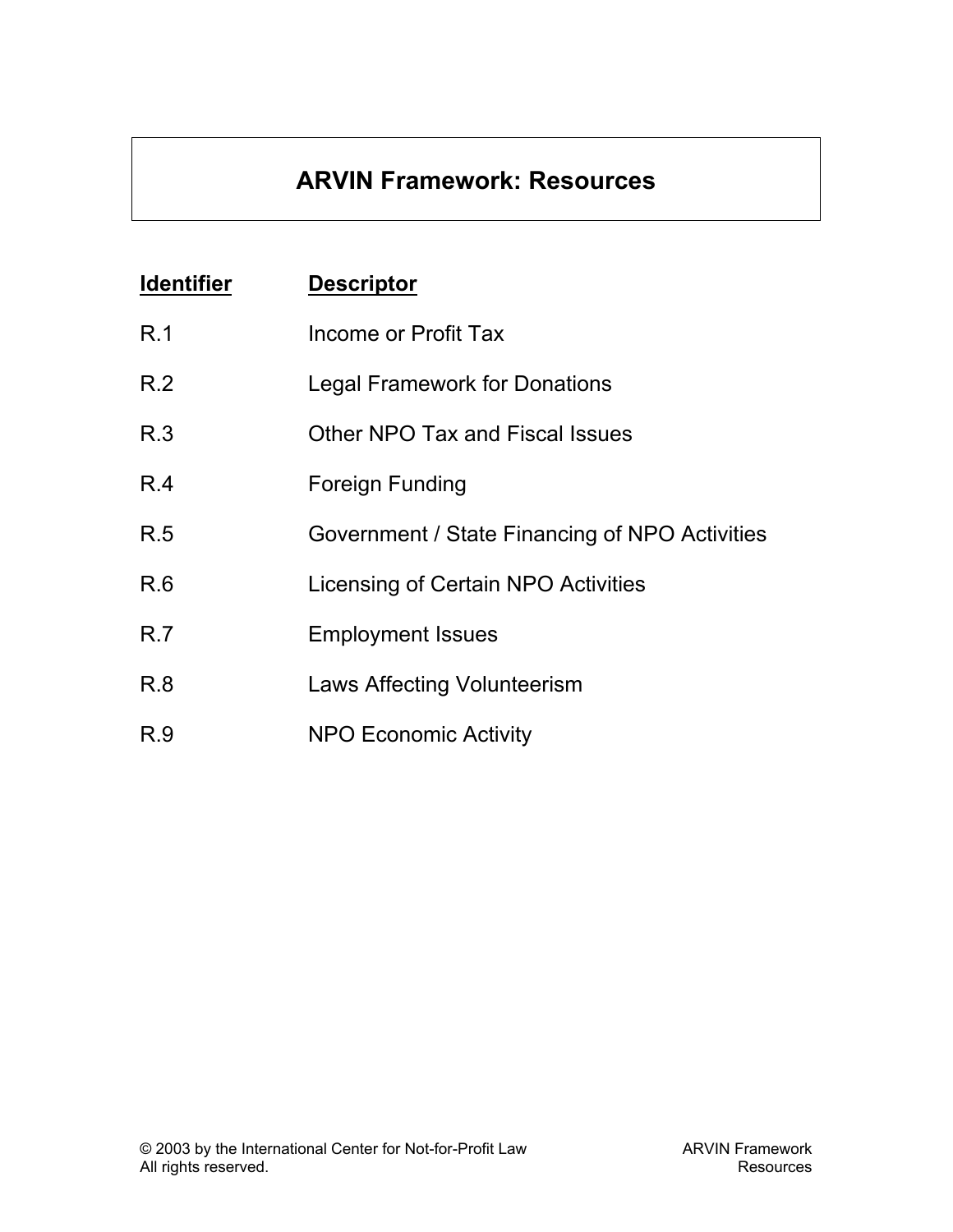# Descriptor R.1 Income or Profit Tax

*To what extent do NPOs pay income or profit tax on their sources of revenue?* 

#### **Components**

- **NPOs Eligible for Tax Exemptions**
- **Tax Treatment of Revenue from Donations, Grants, Government Contracts and Dues**
- **Tax Treatment of Revenue from Economic Activity**
- **Tax Treatment of Revenue from Passive Investment Activity**
- **Accounting**

#### **Assessment Priorities**

| <b>Issue Identified by Stakeholders</b>                                                                        | <b>Methodology</b> |
|----------------------------------------------------------------------------------------------------------------|--------------------|
| Income or Profit Tax: Generally                                                                                |                    |
| $\Rightarrow$ How can political will be mobilized by NGO's to<br>engage in profit tax reform affecting NPOs be | SSI                |
| mobilized within the government?                                                                               | SSI                |
| $\Rightarrow$ To what extent are the provisions of the profit tax law<br>enforced in relation to NPOs?         | FR, SSI            |
| $\Rightarrow$ What is the capacity of the government to enforce the<br>profit tax law in relation to NPOs?     |                    |
| <b>NPOs Eligible for Tax Exemptions</b>                                                                        |                    |
| $\Rightarrow$ What can be done to best harmonize terminology in<br>the profit tax law with the 2001 NPO laws?  | SSI, DR            |
| <b>Tax Treatment of Revenue from Economic Activity</b>                                                         |                    |
| $\Rightarrow$ What are the tax and regulatory burdens on NPOs<br>that engage in economic activities?           | <b>DR</b>          |
| $\Rightarrow$ What is the effect of these burdens on NPOs in<br>carrying out economic activities?              | SSI, SY            |

 $\overline{a}$ 

<span id="page-11-0"></span> $^{4}$  FR = Field Research, SSI = Semi-Structured Interviews, SY = Survey, FG = Focus Group, DR = Desk Research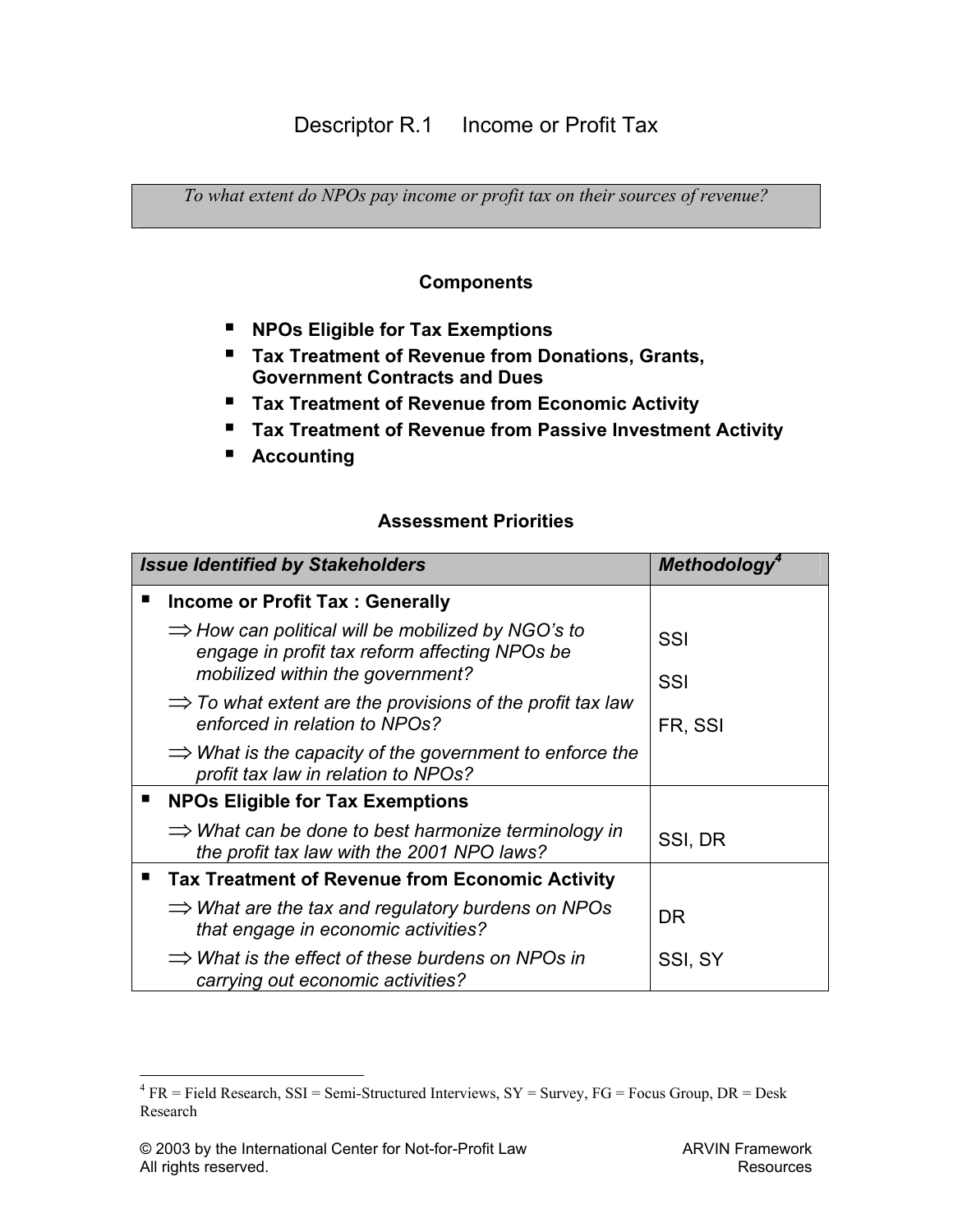# Descriptor R.2 Legal Framework for Donation

*To what extent do donors receive tax incentives for philanthropy?* 

### **Components**

- **NPOs Eligible to Receive Tax-Benefited Donations**
- **Tax Incentives for Corporate Philanthropy**
- **Tax Incentives for Individual Philanthropy**
- **Public Fundraising**

| <b>Issue Identified by Stakeholders</b>                                                                     | <b>Methodology</b> |
|-------------------------------------------------------------------------------------------------------------|--------------------|
| <b>Tax Incentives : General</b>                                                                             |                    |
| $\Rightarrow$ What can be done to improve tax incentives for<br>corporate and individual philanthropy?      | DR, SSI, FG        |
| <b>NPOs Eligible to Receive Tax-Benefited Donations</b>                                                     |                    |
| $\Rightarrow$ What can be done to best harmonize terminology in<br>existing tax laws with the 2001 NPO law? | SSI, DR            |
| <b>Public Fundraising</b>                                                                                   |                    |
| $\Rightarrow$ Is there a need for regulation of public fundraising as<br>envisioned by the 2001 NPO law?    | SSI, FG            |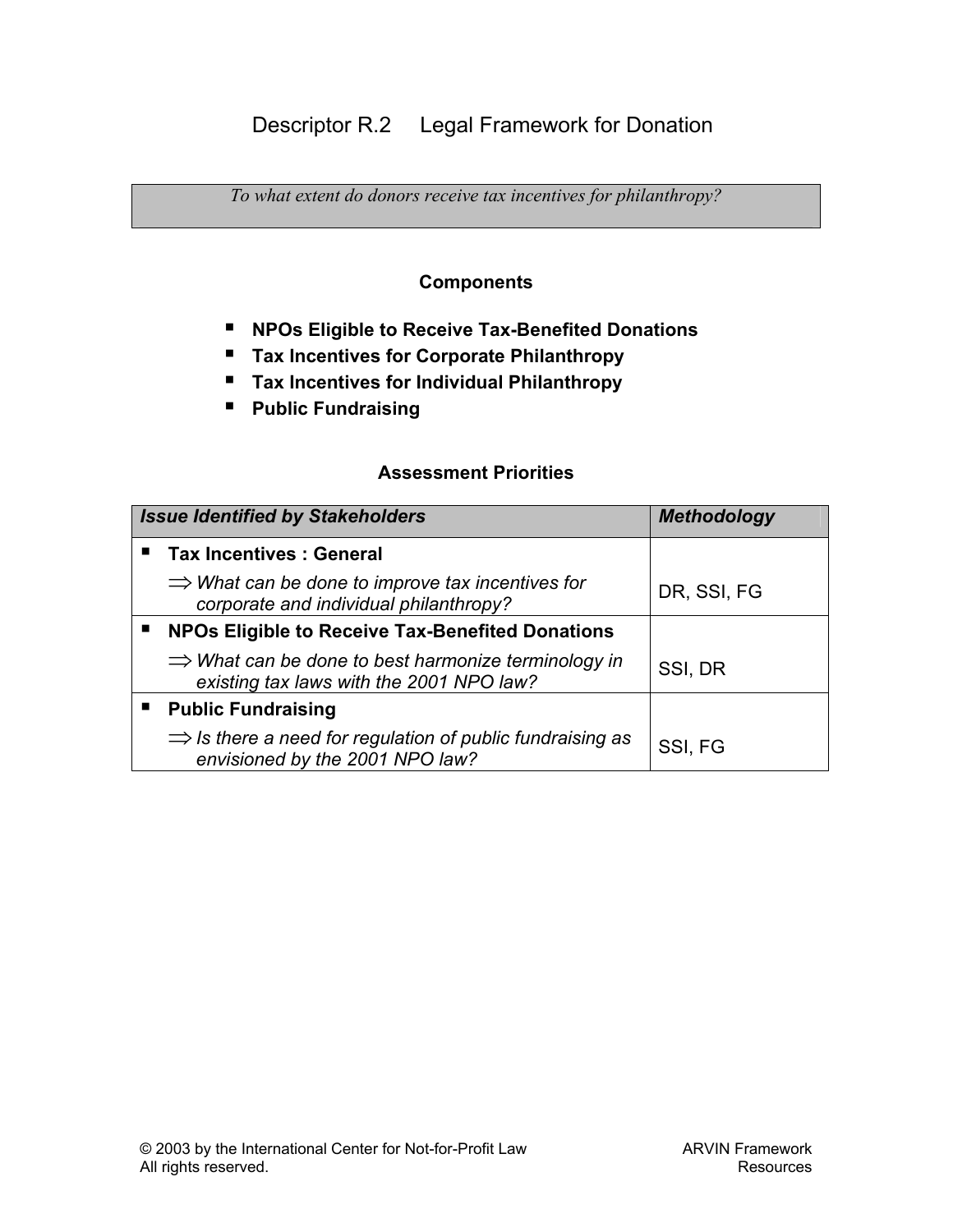*How do other taxes, duties, and fees affect the financial sustainability of NPOs?* 

### **Components**

- **VAT**
- **Customs Duties**
- **Local Taxes, Fees, and Charges**
- **Property Tax**
- **Gift or Estate Tax**
- **Endowments**

| <b>Issue Identified by Stakeholders</b>                                                                           | <b>Methodology</b> |
|-------------------------------------------------------------------------------------------------------------------|--------------------|
| <b>VAT</b>                                                                                                        |                    |
| $\Rightarrow$ To what extent is the VAT refund process working in<br>relation to NPOs and how can it be improved? | FG, SSI            |
| <b>Local Taxes, Fees, and Charges</b>                                                                             |                    |
| $\Rightarrow$ To what extent do the local taxes, fees and charges<br>affect NPOs' financial sustainability?       | FR                 |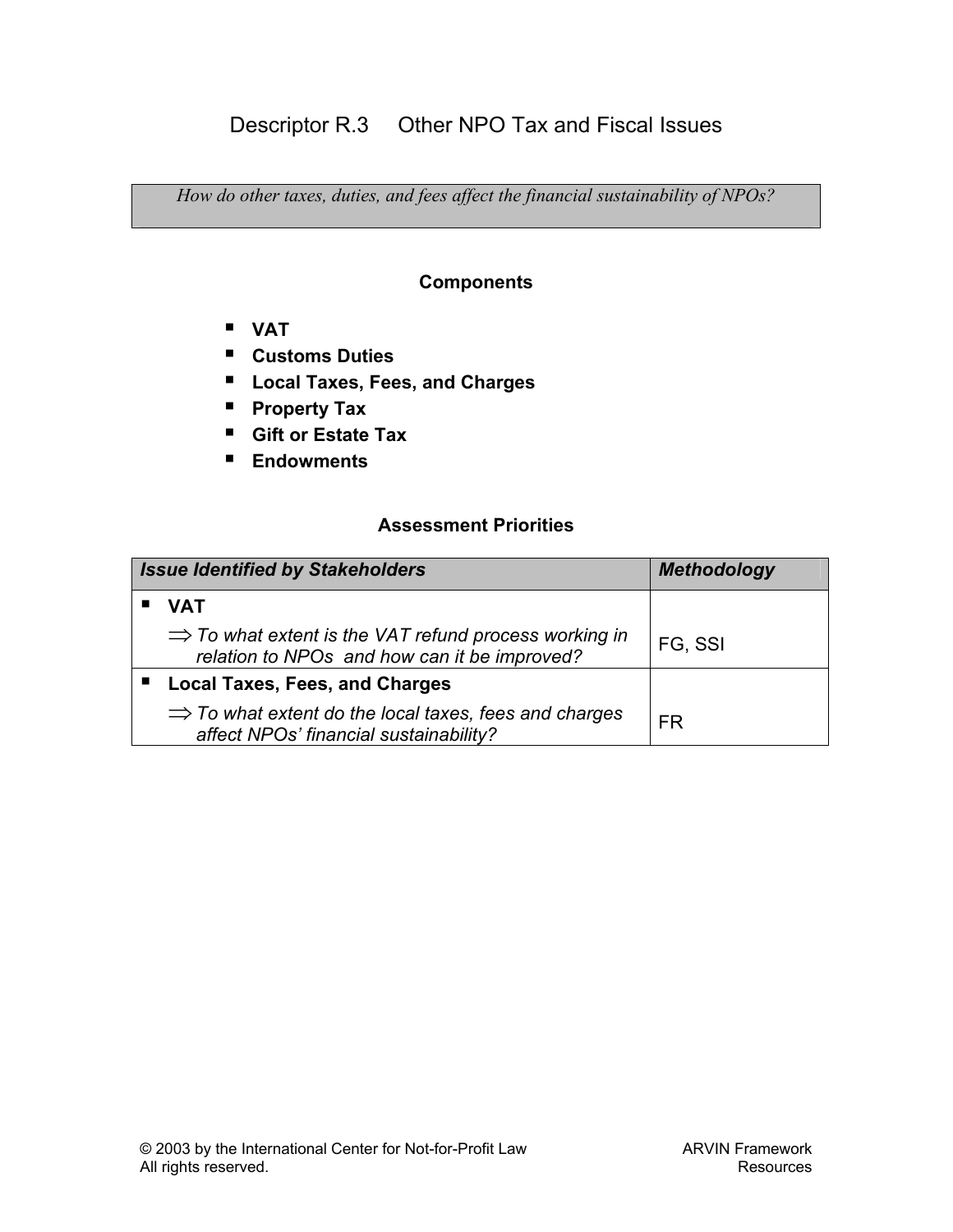# Descriptor R.4 Foreign Funding

*To what extent do laws, regulations or policies affect the foreign funding of NPOs?* 

### **Components**

- **Regulation**
- **Bilateral and Multilateral Agreements Affecting Foreign Donors**

| <b>Issue Identified by Stakeholders</b> | <b>Methodology</b> |
|-----------------------------------------|--------------------|
| No issues identified at this time.      |                    |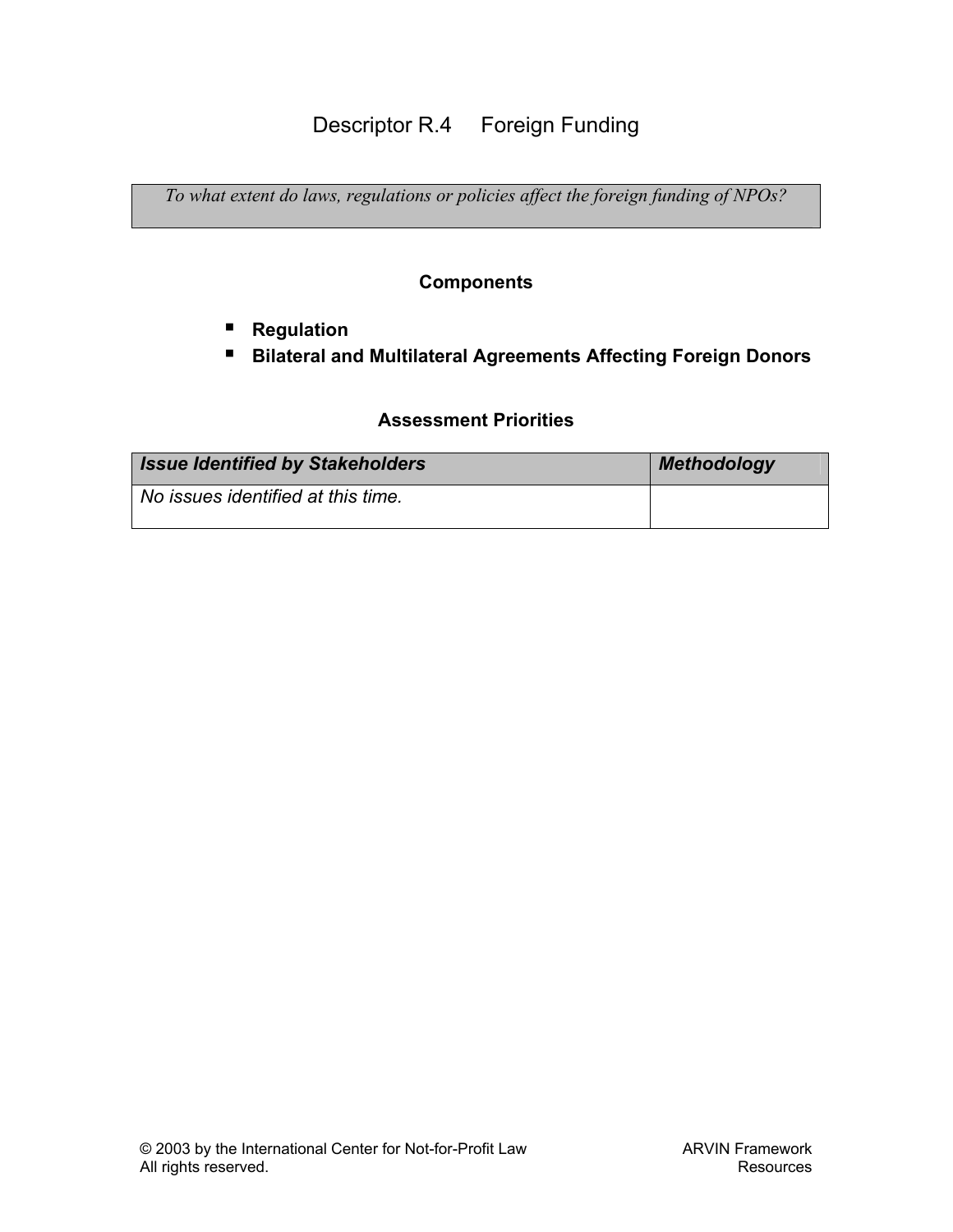# Descriptor R.5 Government / State Financing of NPO Activities

*To what extent is the legal framework conducive to government/state funding of NPOs?* 

#### **Components**

- **Grants and Subsidies**
- **Contracts for Goods and Services**
- **Privatization of Service Delivery**
- **Decentralization Issues**

| <b>Issue Identified by Stakeholders</b>                                                                      | <b>Methodology</b> |
|--------------------------------------------------------------------------------------------------------------|--------------------|
| <b>Grants and Subsidies</b>                                                                                  |                    |
| $\Rightarrow$ What are the laws, rules and policies currently<br>governing government grants and subsidies?  | DR, FR             |
| $\Rightarrow$ What improvements in the legal framework for grants<br>and subsidies are needed?               | SSI, FG            |
| <b>Contracts for Goods and Services</b>                                                                      |                    |
| $\Rightarrow$ What are the laws, rules and policies currently<br>governing contracts for goods and services? | DR, FR             |
| $\Rightarrow$ What improvements in the legal framework for<br>contracts for goods and services are needed?   | SSI, FG            |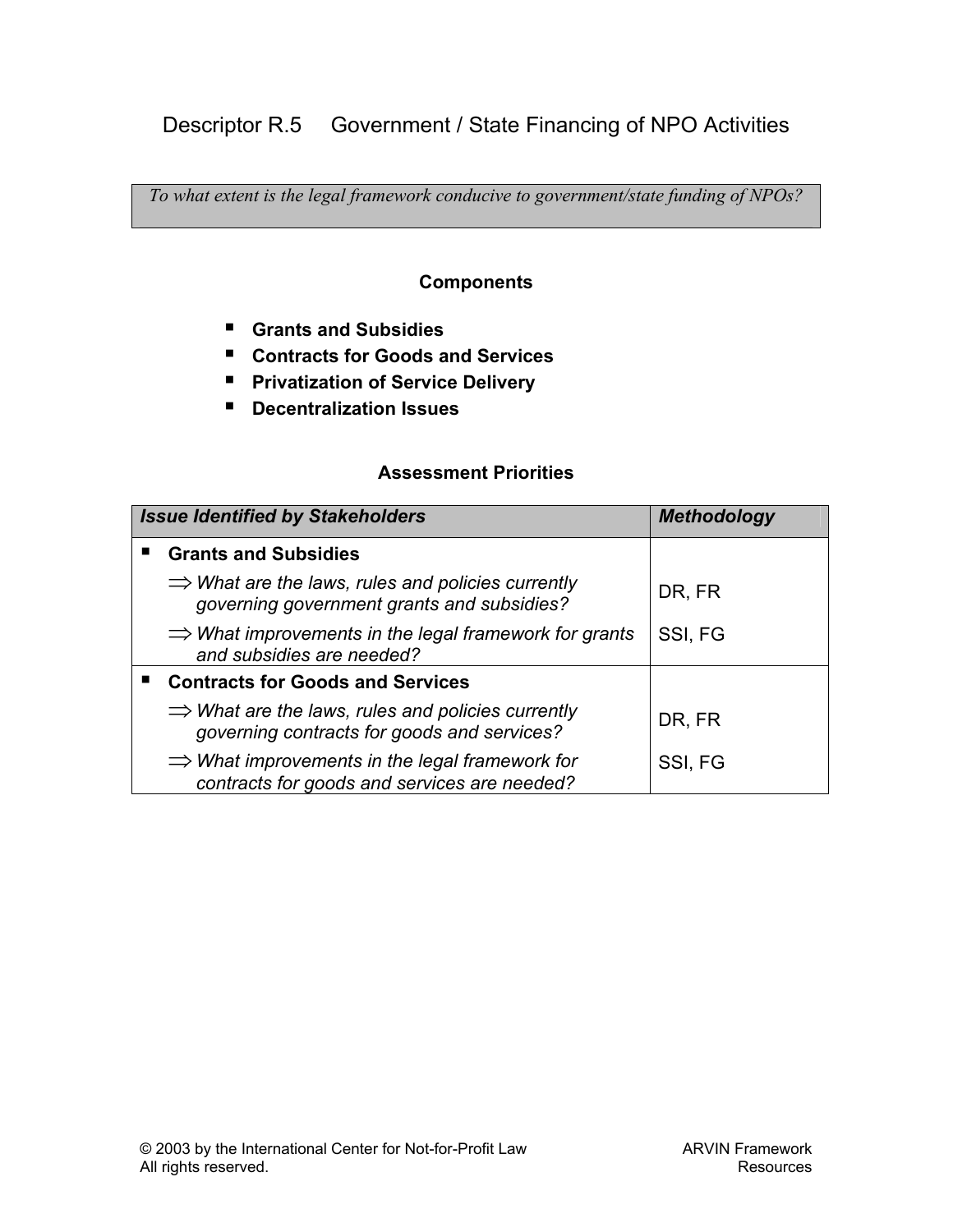*To what extent do licensing rules and policies support or hinder NPO service delivery?* 

### **Components**

- **Types of Activities Subject to Licensing**
- **Entities Subject to Licensing**
- **Process for Developing Licensing Rules and Standards**
- **Licensing Requirements**

| <b>Issue Identified by Stakeholders</b>                                                                                                                                                                                 | <b>Methodology</b> |
|-------------------------------------------------------------------------------------------------------------------------------------------------------------------------------------------------------------------------|--------------------|
| <b>Licensing: General</b>                                                                                                                                                                                               |                    |
| $\Rightarrow$ What are current Ministry policies governing licensing<br>of service delivery NPOs?                                                                                                                       | DR, FR, SSI        |
| $\Rightarrow$ What can be done to support a pilot project by the<br>Ministry of Labor and Social Affairs for licensing of<br>service delivery NPOs?                                                                     | SSI                |
| $\Rightarrow$ How can existing work on the development of the<br>legal environment and licensing regimes be linked<br>with similar work proposed under the World Bank's<br>Social Service Delivery Project for Albania? | SSI                |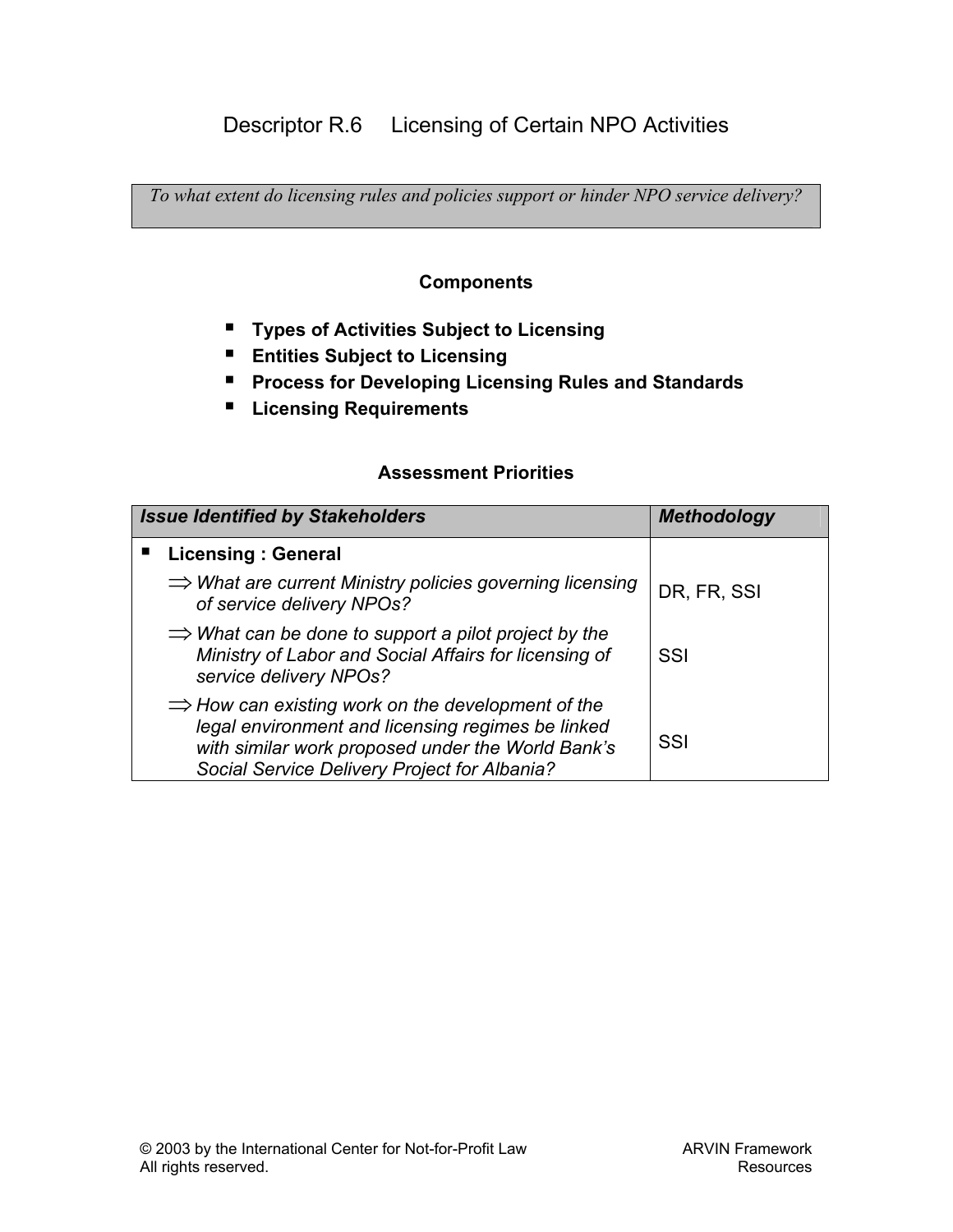# Descriptor R.7 Employment Issues

*To what extent do laws and regulations affect the ability of NPOs to attract, hire and retain qualified personnel?* 

### **Components**

- **Payroll and Social Insurance Taxes**
- **Employment Contracts**
- **Required Benefits**
- **Issues of Multiple Employment**

| <b>Issue Identified by Stakeholders</b>                                                                       | <b>Methodology</b> |
|---------------------------------------------------------------------------------------------------------------|--------------------|
| <b>Issues of Multiple Employment</b>                                                                          |                    |
| $\Rightarrow$ Should laws be enacted relating to simultaneous<br>employment in the government and NPO sector? | FG                 |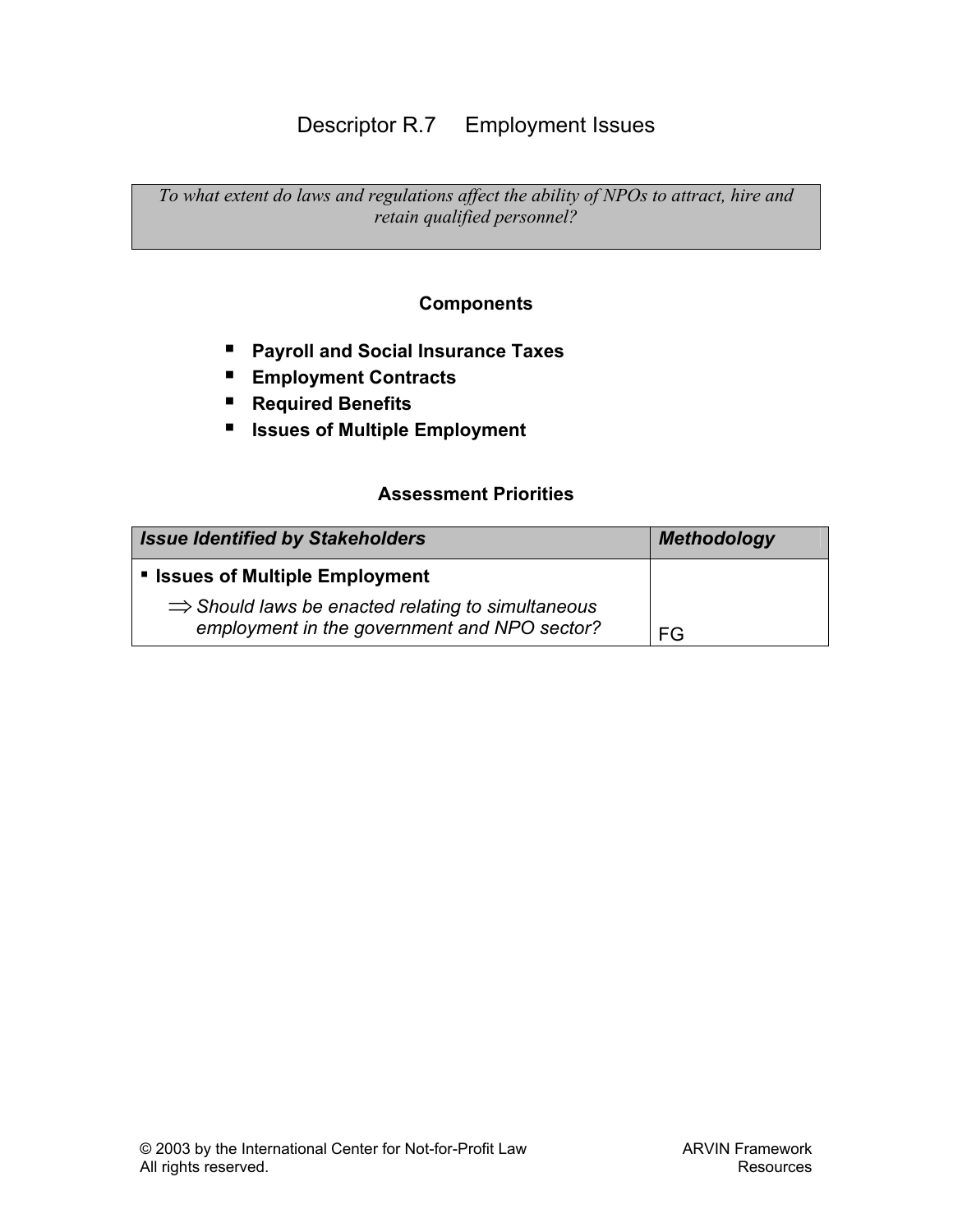## Descriptor R.8 Laws Affecting Volunteerism

*What are the legal issues affecting volunteerism in the NPO sector?* 

### **Components**

- **Definitional Issues**
- **Eligible Organizational Beneficiaries**
- **Legal Status of Volunteers**
- **Reimbursement of Expenses**
- **Liability Issues**
- **Safety Standards**
- Benefits (Unemployment, Social Security, Health Insurance, **etc.)**
- **Tax Issues**
- **International Volunteerism**
- **Internships**
- **Other Issues (Contractual Relations, Volunteering by Minors, etc.)**

| <b>Issue Identified by Stakeholders</b> | <b>Methodology</b> |
|-----------------------------------------|--------------------|
| No issues identified at this time.      |                    |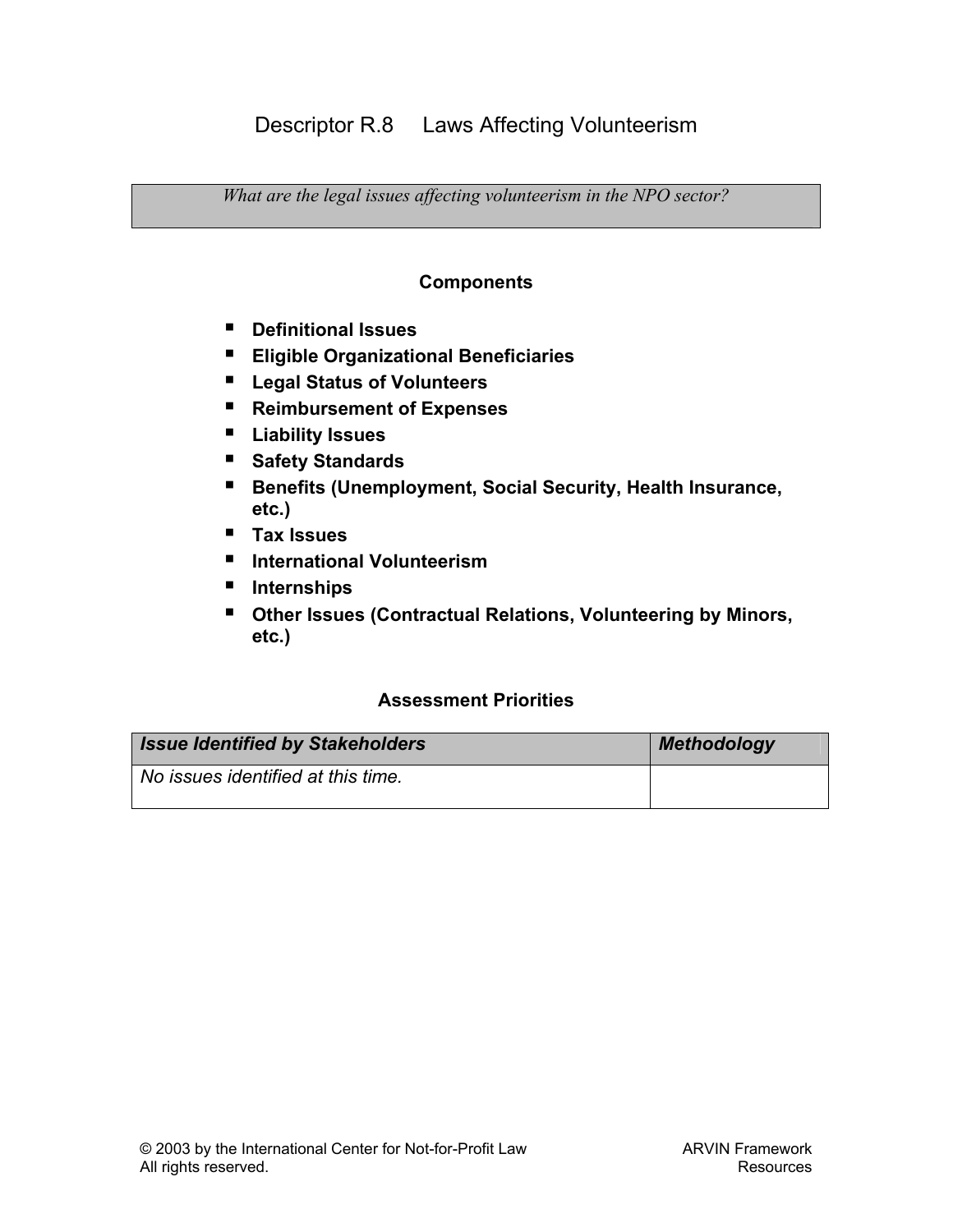*To what extent are NPOs allowed to engage in economic activity?* 

### **Components**

- **Types of NPOs Permitted to Engage in Economic Activities**
- **Permissibility of Business Subsidiaries**
- **Limitations on Economic Activity**
- **Accounting Issues**
- **Taxation (See R.1)**

| <b>Issue Identified by Stakeholders</b>                                                                                   | <b>Methodology</b> |
|---------------------------------------------------------------------------------------------------------------------------|--------------------|
| <b>Types of NPOs Permitted to Engage in Economic</b><br><b>Activities</b>                                                 |                    |
| $\Rightarrow$ To what extent are NPOs engaging in economic<br>activities following the enactment of the 2001 NPO<br>laws? | SY, SSI            |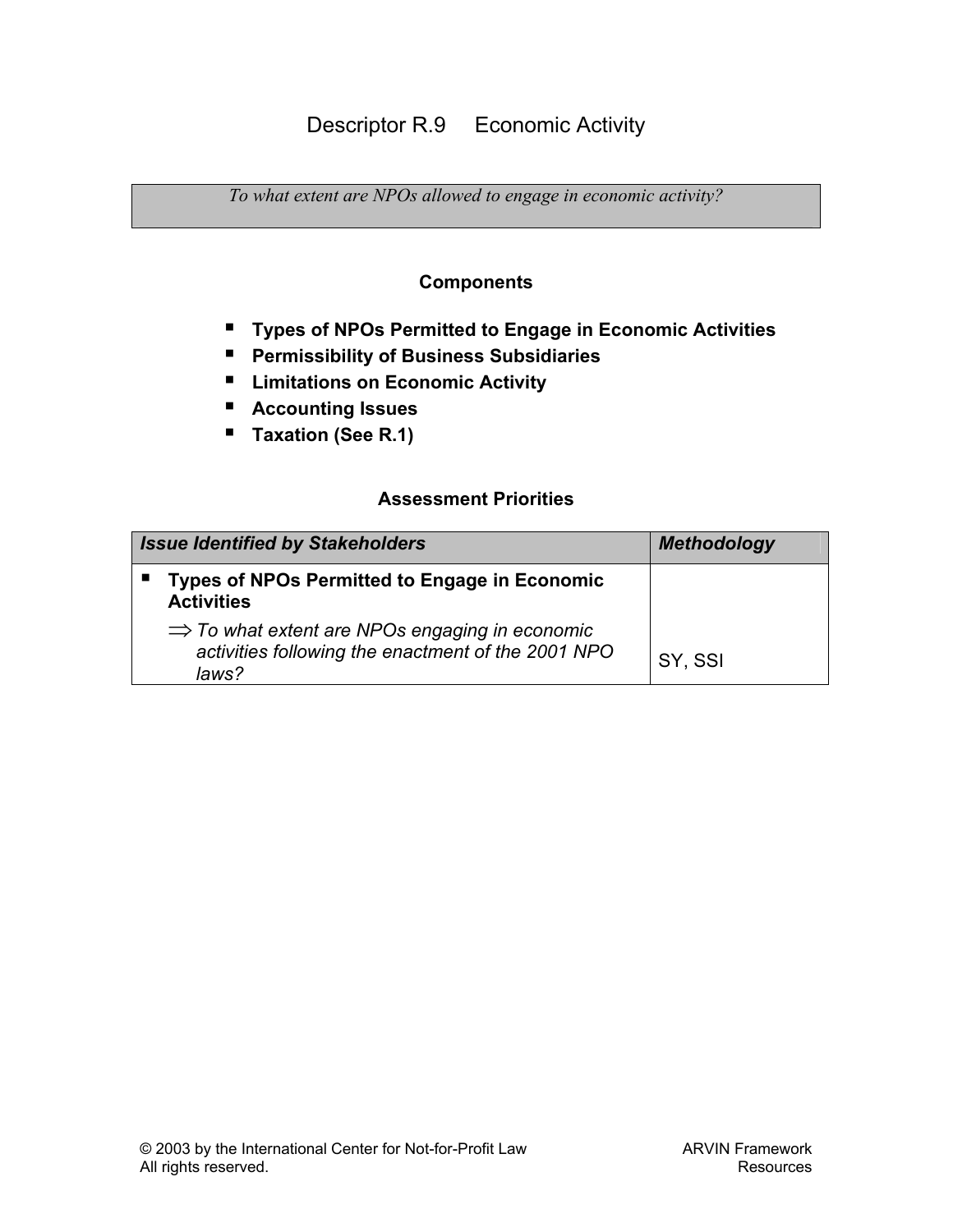# **ARVIN Framework: Voice**

| <b>Identifier</b> | <b>Descriptor</b>                                                                          |
|-------------------|--------------------------------------------------------------------------------------------|
| V.1               | Constitutional and International Legal Provisions<br>Relating to the Freedom of Expression |
| V <sub>.2</sub>   | Rights of Individuals and Legal Entities to Exercise<br><b>Free Expression</b>             |
| V.3               | <b>Expression Content</b>                                                                  |
| V.4               | Time and Place Restrictions                                                                |
| V.5               | <b>Regulation of Business of Media</b>                                                     |
| V.6               | <b>Government Media Operations</b>                                                         |
| V.7               | Access to Media                                                                            |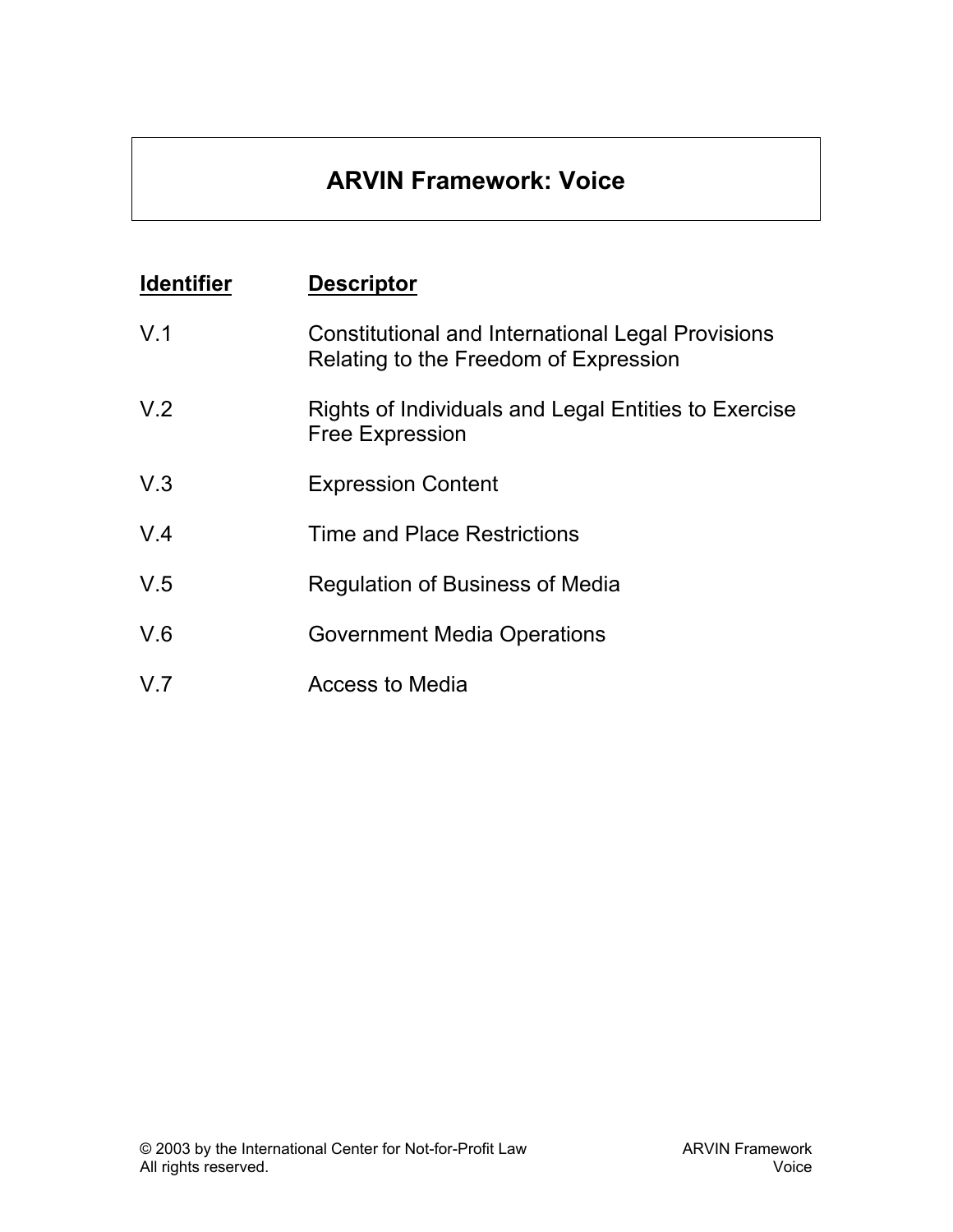# Descriptor V.1 Constitutional and International Legal Provisions Relating to the Freedom of Expression

*To what extent is the freedom of expression protected by the constitution and binding international instruments?* 

### **Components**

- Constitutional Provisions Relating to Expression
- **E** International Instruments Relating to Expression
- **Hierarchy and Applicability of International Legal Norms**
- **Applicability of Rights and Freedoms to Legal Entities in Addition to Physical Persons**

#### **Assessment Priorities**

| <b>Issue Identified by Stakeholders</b>       | Methodology <sup>5</sup> |
|-----------------------------------------------|--------------------------|
| None identified by stakeholders at this time. |                          |

 $\overline{a}$ 

<span id="page-21-0"></span><sup>&</sup>lt;sup>5</sup>  $FR = Field Research$ , SSI = Semi-Structured Interviews, SY = Survey, FG = Focus Group, DR = Desk Research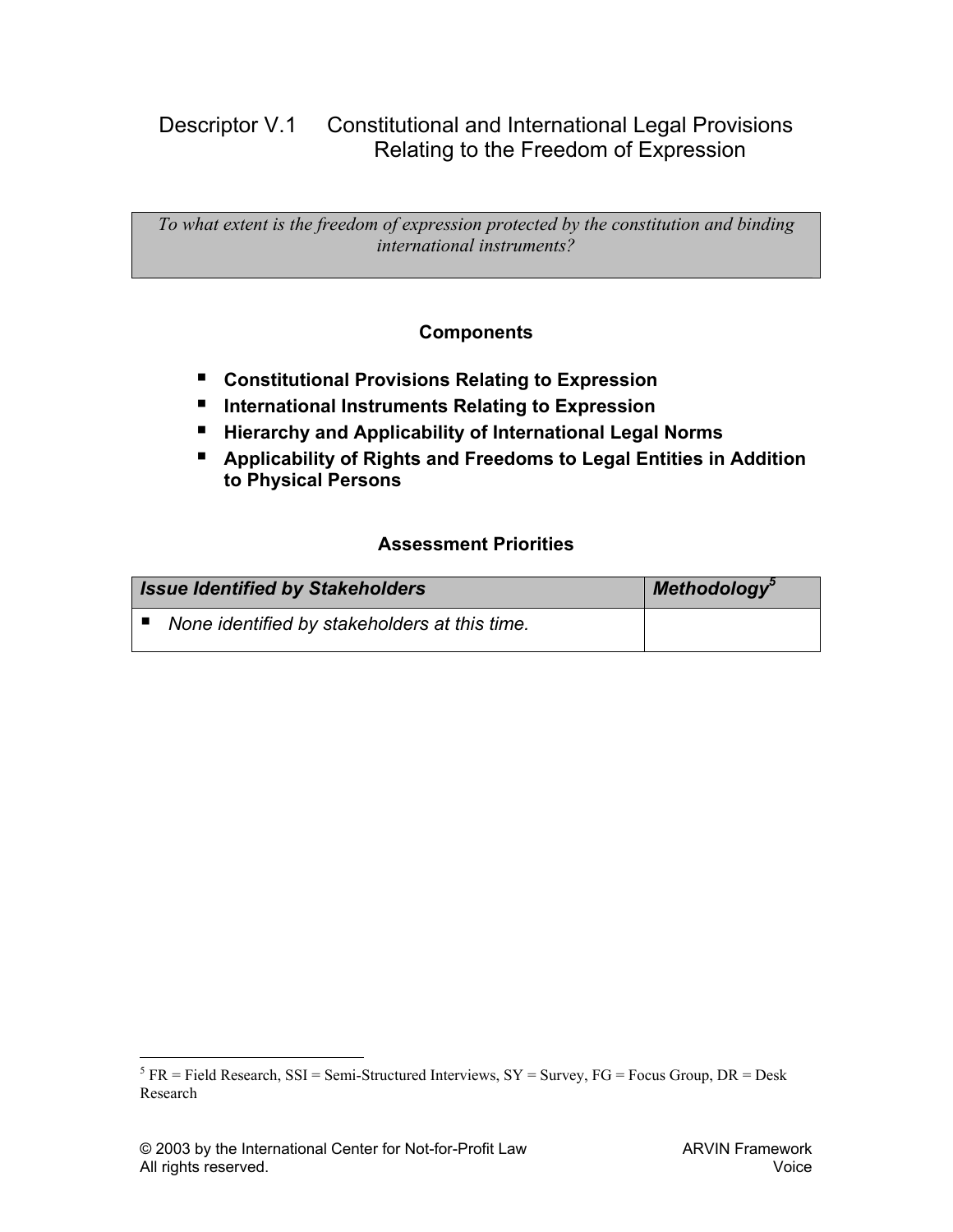# Descriptor V.2 Rights Of Individuals And Legal Entities To Exercise Free Expression

*What are the laws, regulations and policies pertaining to who is able to exercise freedom of expression?* 

### **Components**

- **Citizenship Requirements for Media Ownership**
- **Media Ownership and Licensing Requirements**
- **Media Cross Ownership Requirements**
- **Foreign Regulation of Domestic Media Distribution (outside borders)**
- **Internet and Service Providers' Licensing and Other Requirements**

| <b>Issue Identified by Stakeholders</b>                                                                                                 | <b>Methodology</b> |
|-----------------------------------------------------------------------------------------------------------------------------------------|--------------------|
| <b>Media Ownership and Licensing Requirements</b><br>п.                                                                                 |                    |
| $\Rightarrow$ What improvements are needed in the legal<br>framework regulating who may exercise the<br>right to freedom of expression? | DR, FG, SSI        |
| $\Rightarrow$ What improvements are needed in the legal<br>framework for licensing of broadcast stations?                               | DR, FG, SSI        |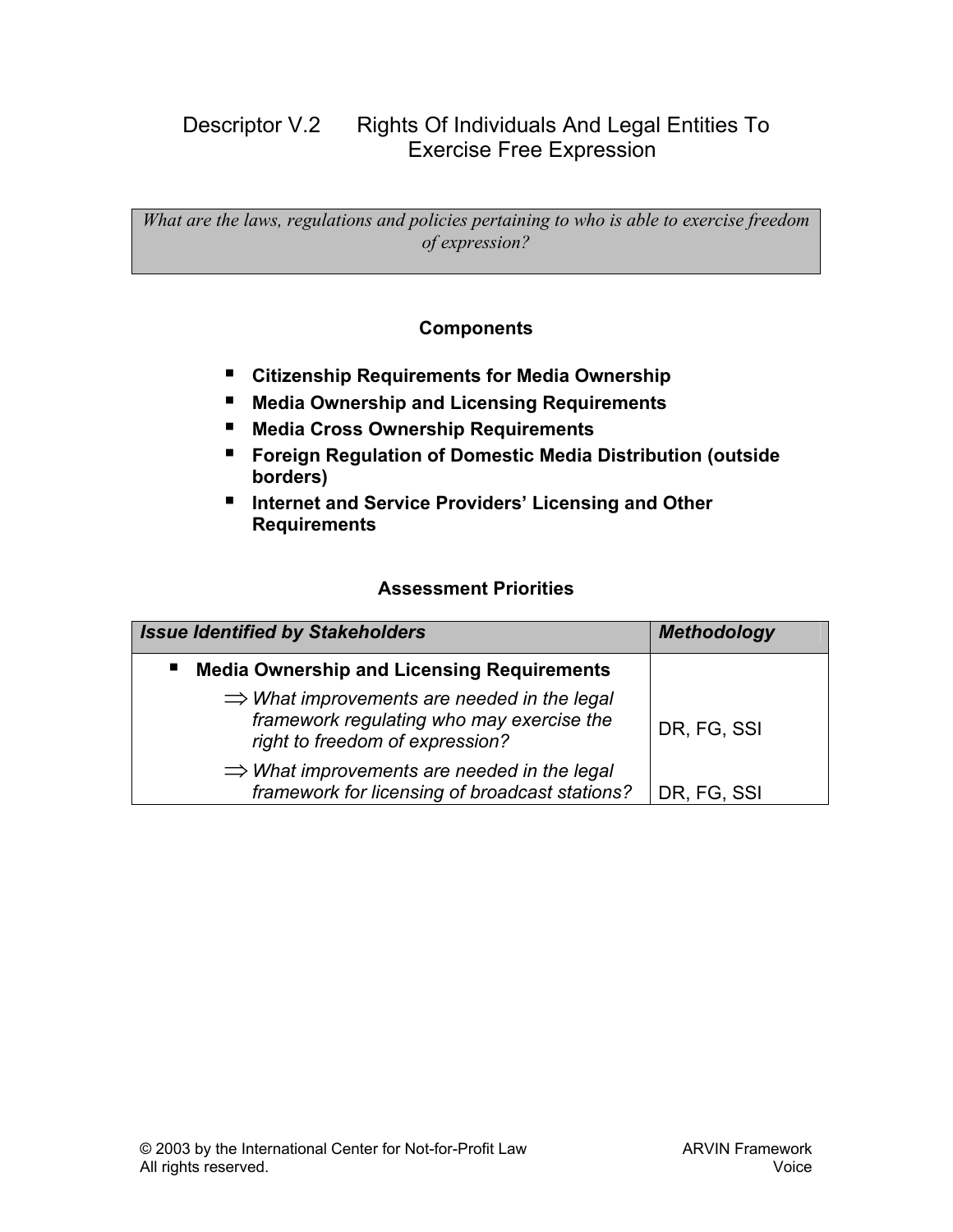# Descriptor V.3 Expression Content

*What are the laws and regulations pertaining to the content of expression?* 

#### **Components**

- **Prior Restraint Requirements**
- **Restrictions Based on Judicial Process**
- Restrictions for Integrity of Electoral Process
- Restrictions for National Security
- **Restrictions for Security of Penal System**
- **Restrictions on "Fighting Words"**
- **Defamation**
- **Obscenity Restrictions**
- **Commercial Speech**
- **Official Language Requirements**
- **Media Fairness Requirements**
- **Copyright**
- Commercial/Private Rights to Restrict Publication or **Dissemination of Content**
- **Privacy Restrictions**

| <b>Issue Identified by Stakeholders</b>                                                                                                                                                              | <b>Methodology</b> |
|------------------------------------------------------------------------------------------------------------------------------------------------------------------------------------------------------|--------------------|
| <b>Content of Expression: Generally</b><br>$\blacksquare$                                                                                                                                            |                    |
| $\Rightarrow$ To what extent does the government attempt<br>to affect the content of speech?                                                                                                         | DR, FG, SSI        |
| $\Rightarrow$ What improvements in the legal framework are<br>needed to reduce government interference<br>with the content of speech?<br><b>Restrictions for Integrity of Electoral Process</b><br>٠ | FG, SSI            |
| $\Rightarrow$ To what extent does government attempt to<br>affect media content and coverage related to<br>local elections?<br><b>Defamation</b><br>٠                                                | FG, SSI            |
| $\Rightarrow$ To what extent does the law relating to<br>defamation need to be improved?                                                                                                             | DR, FG, SSI        |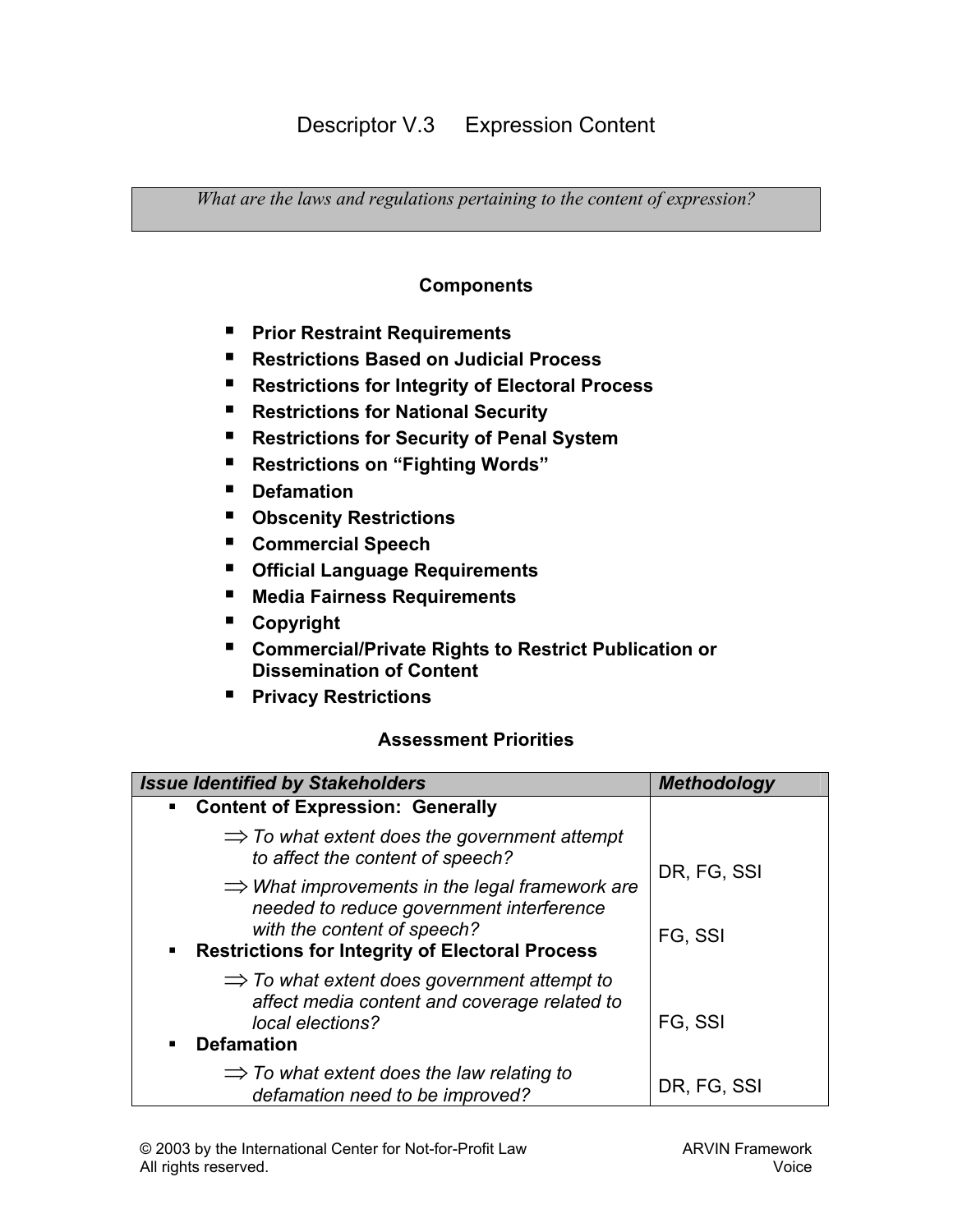# Descriptor V.4 Time and Place of Expression

*What are the laws and regulations pertaining to the time and place of expression?* 

#### **Components**

- **Public Property Requirements**
- **Private Property Requirements**
- **Pamphleteers**
- **Charitable Solicitation**
- **Private Carriage of Letters**

| <b>Issue Identified by Stakeholders</b>                                                                             | <b>Methodology</b> |
|---------------------------------------------------------------------------------------------------------------------|--------------------|
| Time and Place of Expression: Generally<br>$\blacksquare$                                                           |                    |
| $\Rightarrow$ What improvements are needed in the legal<br>framework regarding the time and place of<br>expression? |                    |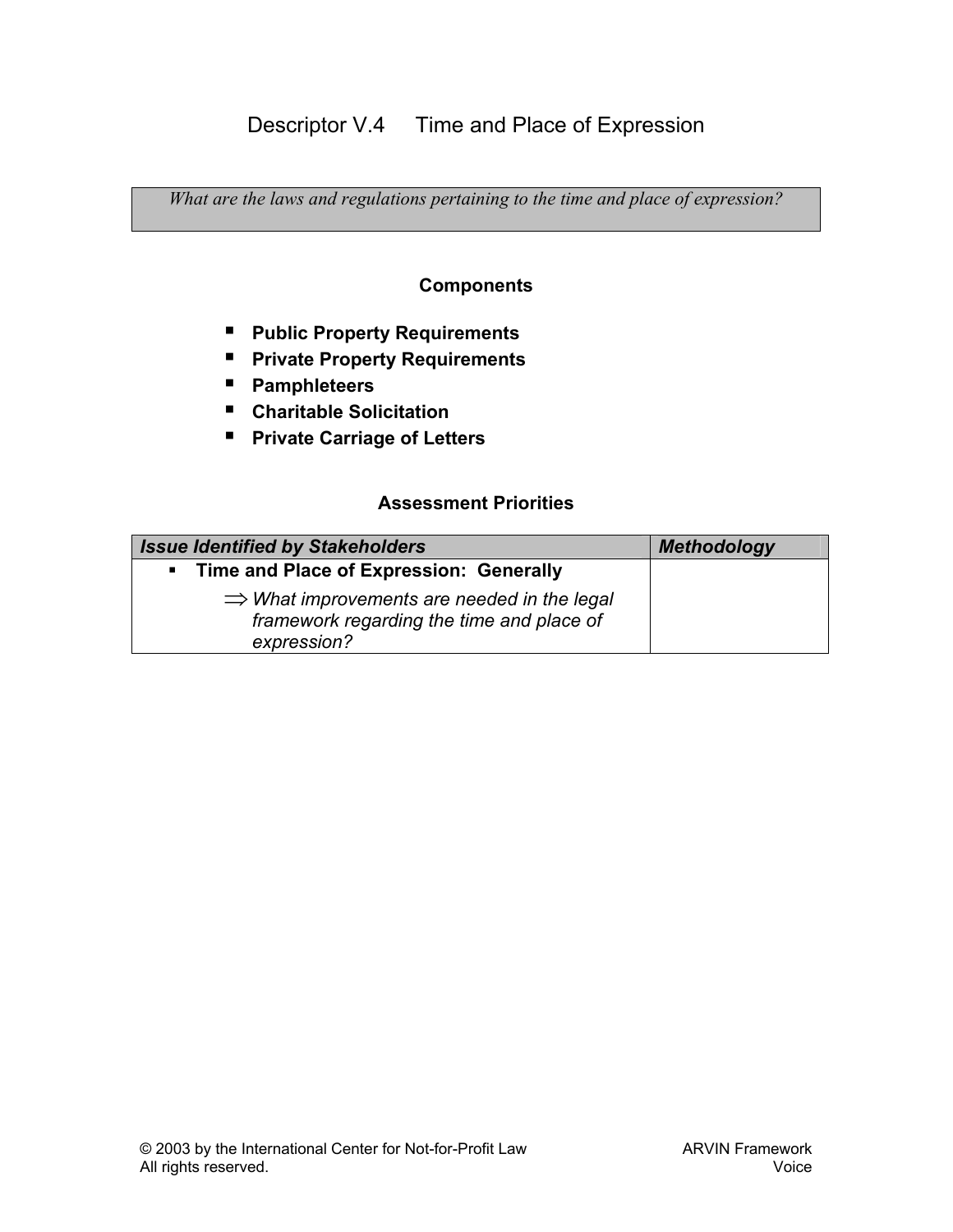*What laws and regulations govern the business of owning and operating media?* 

### **Components**

- Regulation of Competition Among Media Outlets
- **Telecommunication Regulation**
- **Broadcast Regulation**
- **Spectrum Allocation**
- **Consumer Protection Regulation**
- **Advertising Regulation**
- **Regulation of Distribution Networks**
- **News Agencies**

| <b>Issue Identified by Stakeholders</b>                                                                                                                    | <b>Methodology</b> |
|------------------------------------------------------------------------------------------------------------------------------------------------------------|--------------------|
| <b>Regulation of Business of Owning and Operating</b><br>$\blacksquare$<br><b>Media: Generally</b>                                                         |                    |
| $\Rightarrow$ What improvements are needed in the legal<br>framework governing the administrative,<br>operational, and business aspects of media?          | DR, FG, SSI        |
| <b>Broadcast Regulation</b><br>$\blacksquare$<br>$\Rightarrow$ What improvements are needed in the legal<br>framework for licensing of broadcast stations? | DR, FG, SSI        |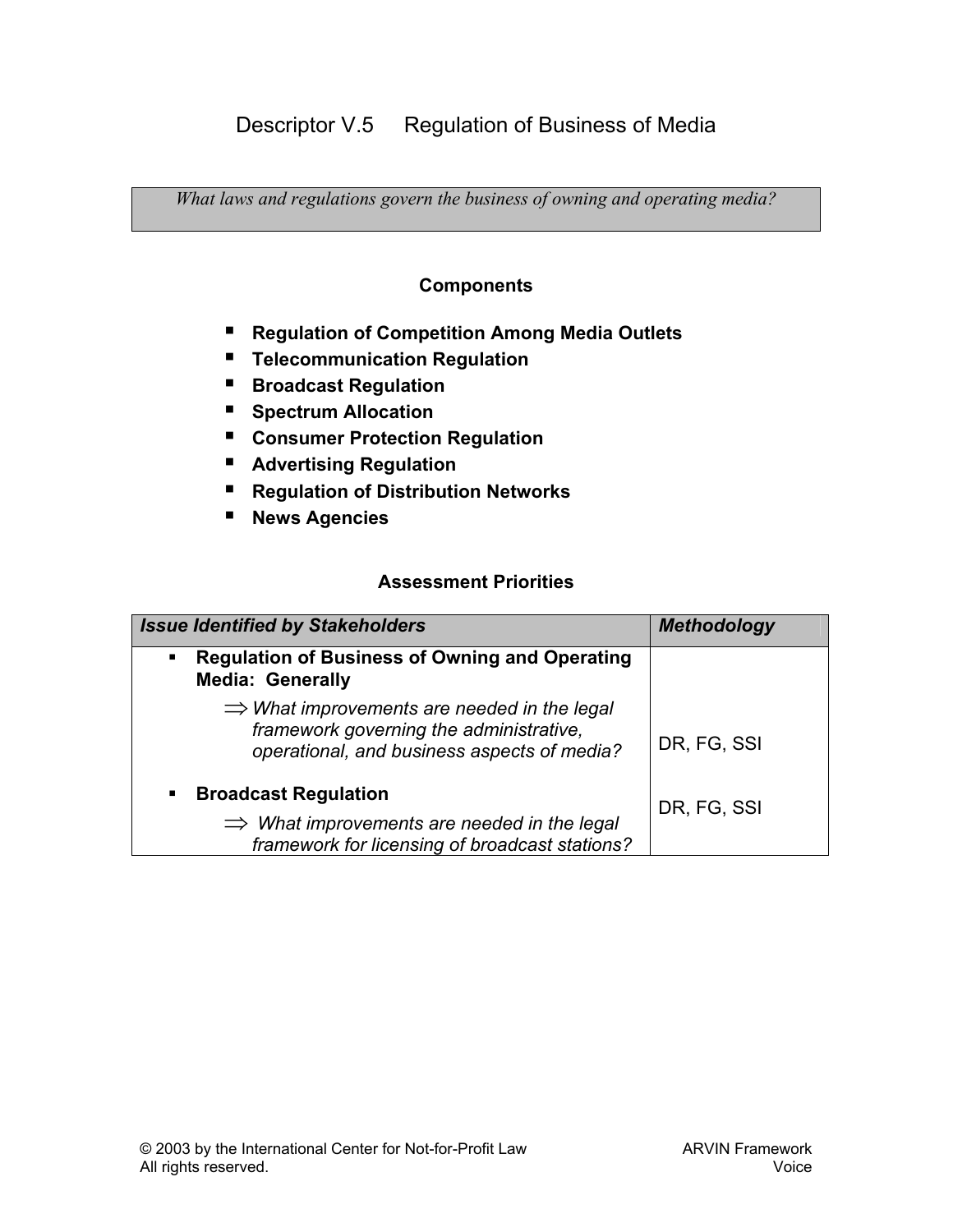# Descriptor V.6 Government Media Operations

*What laws and regulations govern the government's sponsorship and participation in media?* 

#### **Components**

- **Government Ownership or Control of Media Outlets**
- **Competition with Private Sector**
- **Government Assistance to Media**
- **Foreign Government Assistance to Media**
- **Government Advertising**
- **Government-sponsored Press Councils**
- **National Council of Radio-Television**
- **Requirements regarding Media Access to Public Schools**
- **Public Libraries**

| <b>Issue Identified by Stakeholders</b>                                                                                                                                                                                                                                                                                                                             | <b>Methodology</b> |
|---------------------------------------------------------------------------------------------------------------------------------------------------------------------------------------------------------------------------------------------------------------------------------------------------------------------------------------------------------------------|--------------------|
| <b>Government Ownership or Control of Media Outlets</b><br>$\circ$ To what extent should the laws be amended to<br>prohibit government officials' ownership or control<br>of media outlets, or to require public notice of such<br>ownership or control?                                                                                                            | DR, FG, SSI        |
| <b>Government Assistance to Media</b><br>$\circ$ To what extent are improvements in laws,<br>regulations, or policies necessary to ensure the<br>independence of public broadcasting?<br><b>Government Advertising</b><br>To what extent should the laws, regulations, and<br>$\circ$<br>policies affecting the governments' purchase of<br>advertising be amended? | DR, FG, SSI        |
|                                                                                                                                                                                                                                                                                                                                                                     | DR. FG. SSI        |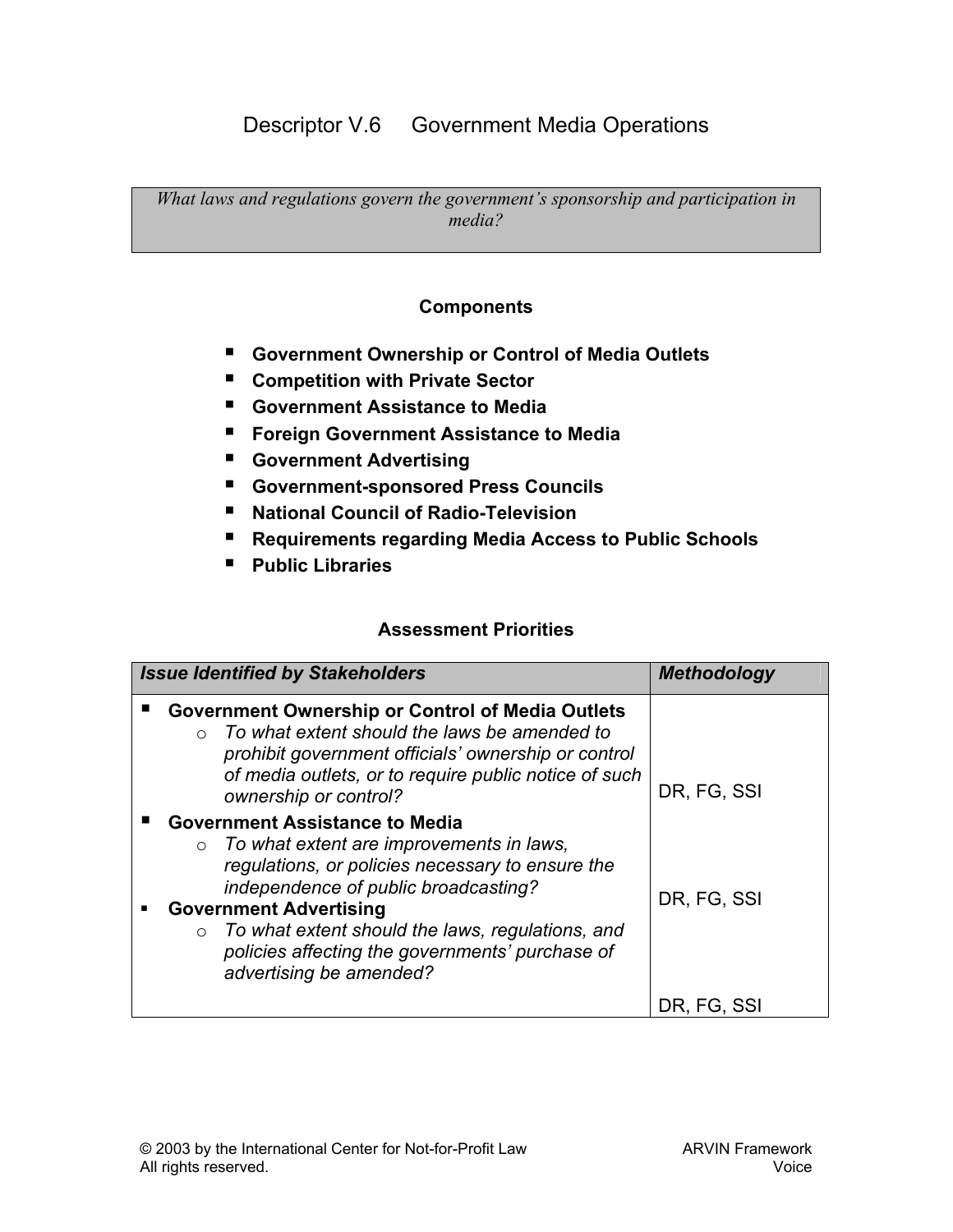## V.7 Journalists

*What laws and regulations govern journalists?* 

### **Components**

- **Qualification, Accreditation and Licensing of Journalists**
- **Conflicts of Interest**
- **Confidential Sources**
- **Ethical Standards**
- **Media Harassment**
- **Media Concessions**

| <b>Issue Identified by Stakeholders</b>                                                        | <b>Methodology</b> |
|------------------------------------------------------------------------------------------------|--------------------|
| Laws and regulations governing journalists:<br><b>Generally</b>                                |                    |
| $\Rightarrow$ What limitations should be imposed on<br>government's regulation of journalists? |                    |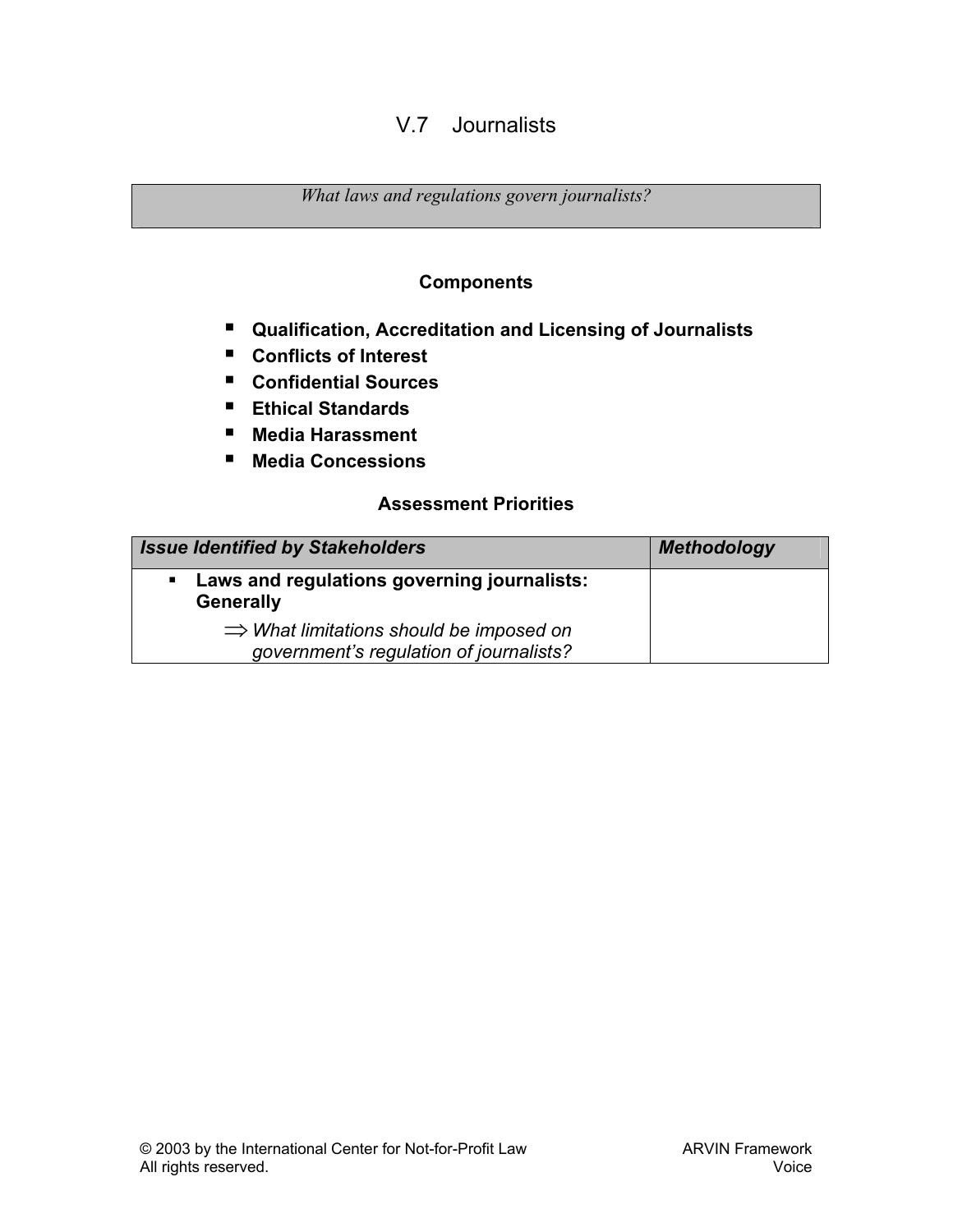# **ARVIN Framework: Information**

| <b>Identifier</b> | <b>Descriptor</b>                                                                            |
|-------------------|----------------------------------------------------------------------------------------------|
| 1.1               | <b>Constitutional and International Legal Provisions</b><br>Related to Access to Information |
| 1.2               | Access to Printed and Electronic Information Held<br>by Government                           |
| 1.3               | <b>Access to Government Officials</b>                                                        |
| $\overline{1.4}$  | <b>Access to Government Places</b>                                                           |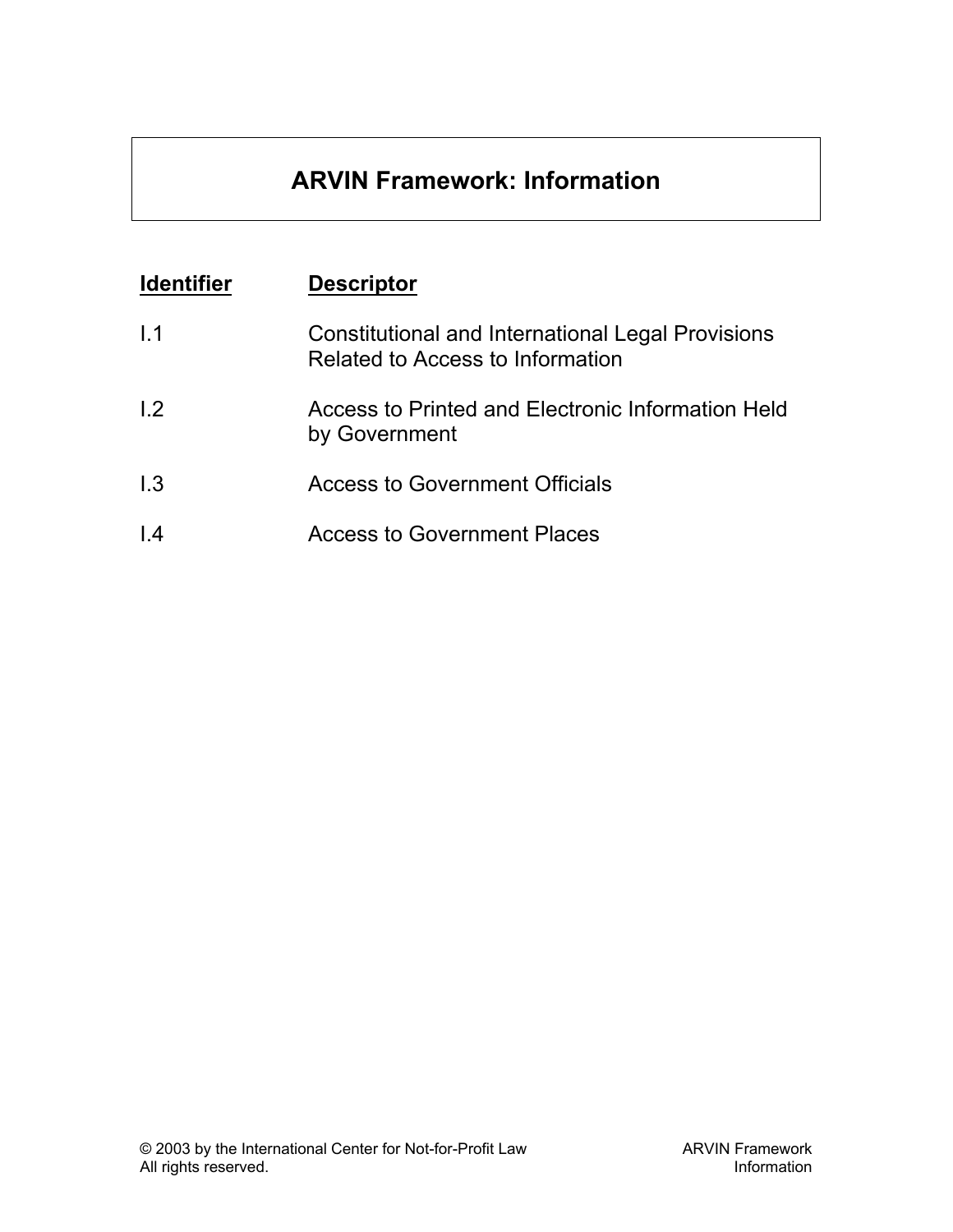# Descriptor I.1 International and Constitutional Provisions Related to Access to Information

*To what extent is the access to information protected by the constitution and binding international instruments?* 

### **Components**

- **Constitutional Provisions Relating to Access to Information**
- Binding International Instruments Relating to Access to **Information**
- **Hierarchy and Applicability of International Legal Norms**
- **Applicability of Rights and Freedoms to Legal Entities in addition to Physical Persons**

### **Assessment Priorities**

| <b>Issue Identified by Stakeholders</b>       | Methodology <sup>6</sup> |
|-----------------------------------------------|--------------------------|
| None identified by stakeholders at this time. |                          |

 $\overline{a}$ 

<span id="page-29-0"></span> $6$  FR = Field Research, SSI = Semi-Structured Interviews, SY = Survey, FG = Focus Group, DR = Desk Research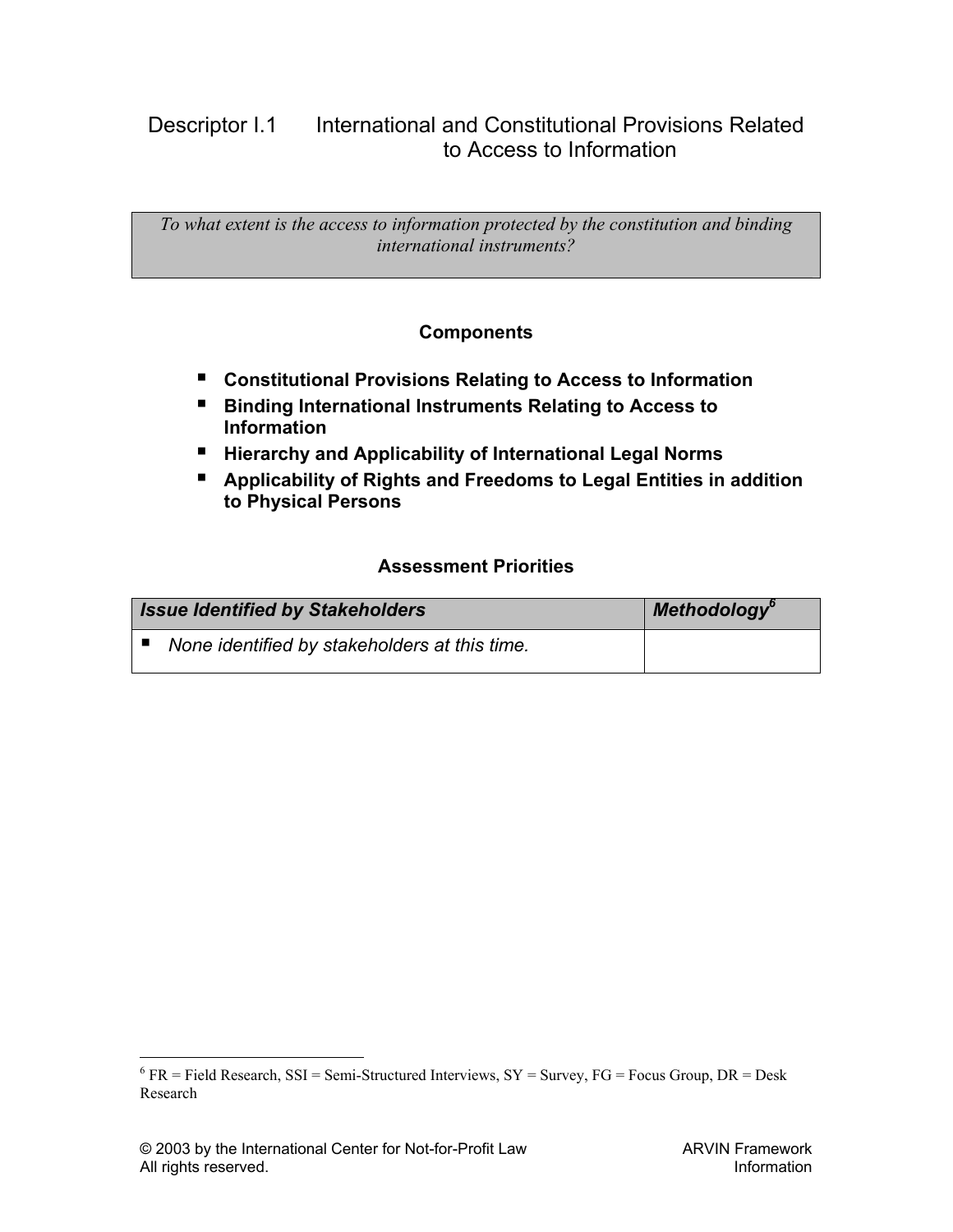# Descriptor I.2 Access to Printed and Electronic Information Held by Government

*What laws and regulations affect public access to printed and electronic information possessed or controlled by the government?* 

### **Components**

- **Freedom of Information Laws**
- **Exceptions to Public Access to Information**
- **Privacy Rights**
- **Ethics/Public Disclosure Requirements**
- Direct and Transaction Costs of Access to Information about **Licensed Professionals**
- **FOI Monitoring**
- **Criminal Justice Records**
- **Military Records**

| <b>Issue Identified by Stakeholders</b>                                                                                                                                                                                                                                          | <b>Methodology</b>             |
|----------------------------------------------------------------------------------------------------------------------------------------------------------------------------------------------------------------------------------------------------------------------------------|--------------------------------|
| <b>Freedom of Information</b><br>To what extent is the public able to access<br>$\circ$<br>government information without delay or<br>difficulty?<br>$\circ$ How can the process of accessing print and<br>electronic information held by the government<br>be improved?         | FR, SY, FG, SSI<br>SY, FG, SSI |
| <b>Ethics/Public Disclosure Requirements</b><br>To what extent are government officials<br>$\circ$<br>required to disclose their private business<br>interests?<br>o Are government officials' public disclosure<br>documents made available in a timely and<br>complete manner? | FR, FG, SSI                    |
|                                                                                                                                                                                                                                                                                  | FR. SSI                        |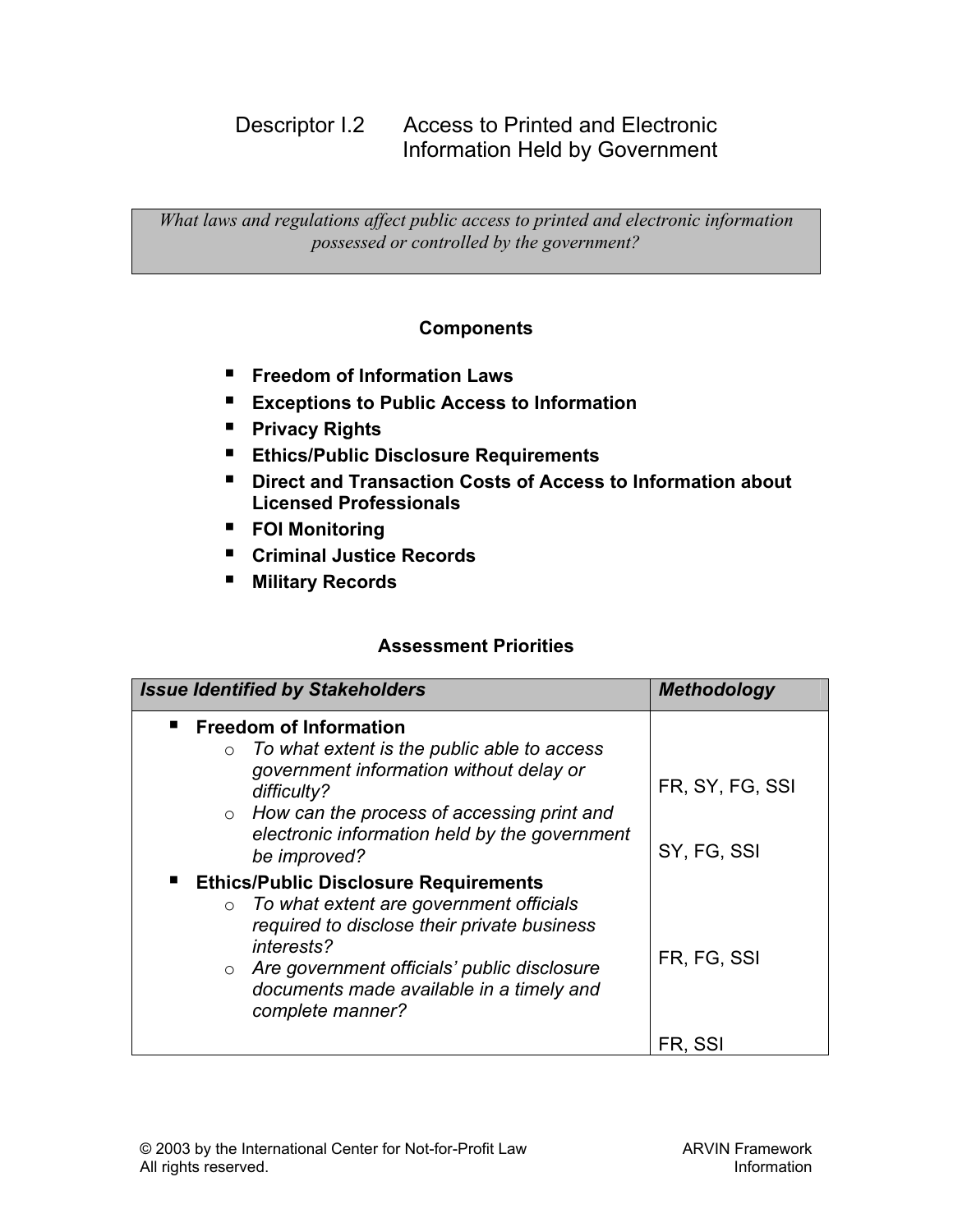*To what extent are government officials accessible to the public??* 

### **Components**

- **Requirements for Access to High Government Officials**
- **National Security Personnel**
- **Press Conferences**
- **Other Access to Government Officials**

| <b>Issue Identified by Stakeholders</b>                                                                         | <b>Methodology</b> |
|-----------------------------------------------------------------------------------------------------------------|--------------------|
| <b>Press Conferences</b><br>$\mathbf{u}$                                                                        |                    |
| $\Rightarrow$ What rules and practices govern participation<br>at government press conferences?                 | FR, FG, SSI        |
| <b>Other Access to Government Officials</b>                                                                     |                    |
| $\Rightarrow$ What government officials are most difficult for<br>the public to access?                         | FG, SSI            |
| $\Rightarrow$ What opportunities exist for the public to meet<br>with government officials about their personal |                    |
| or organizational interests?                                                                                    | FG, SSI            |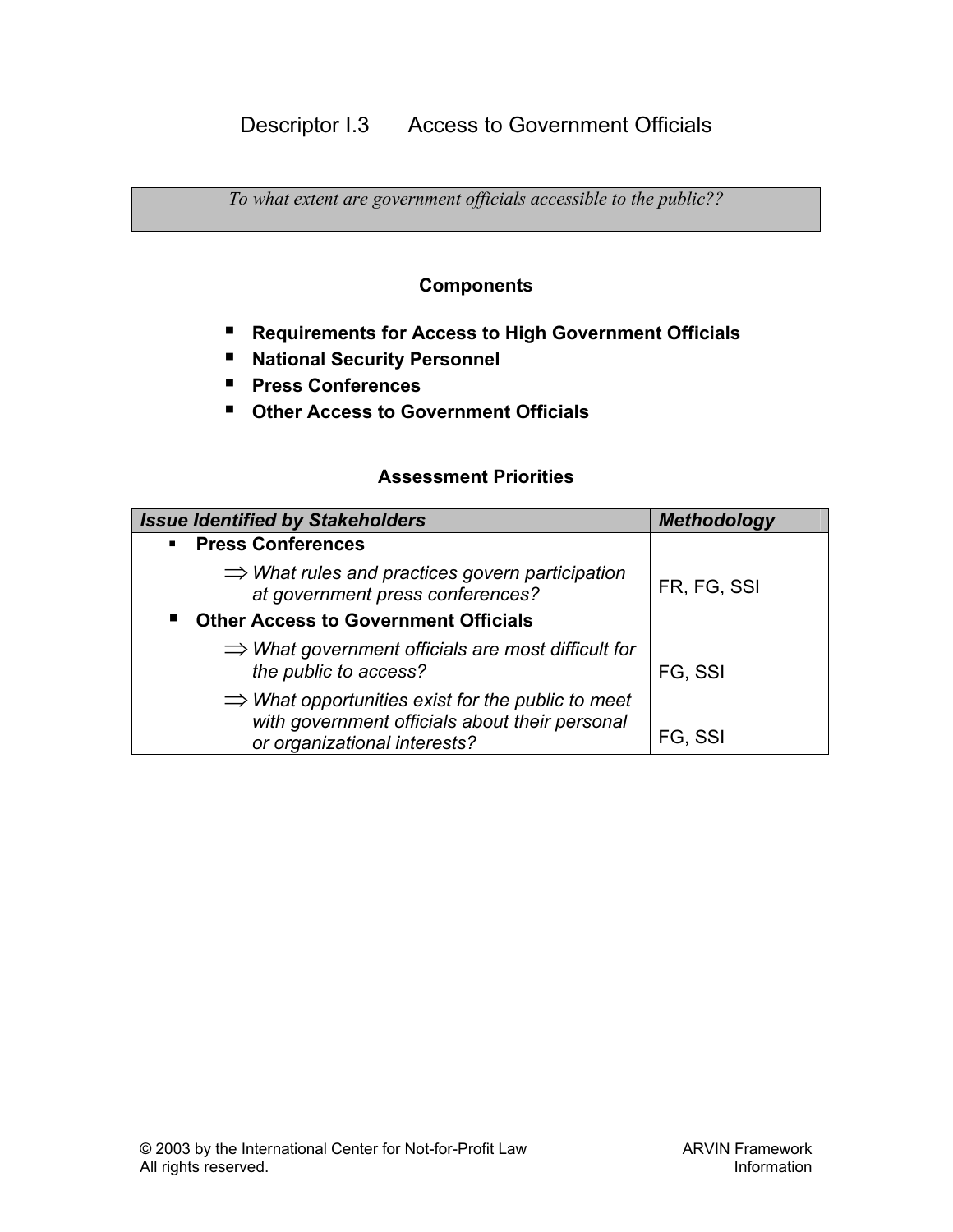# Descriptor I.4 Access to Government Places

*To what extent are government buildings and other places in which government business is conducted accessible to the public?* 

### **Components**

- Requirements for Access to Government Property
- **Alternatives to Physical Access**

| <b>Issue Identified by Stakeholders</b>                                                                           | <b>Methodology</b> |
|-------------------------------------------------------------------------------------------------------------------|--------------------|
| <b>Requirements for Access to Government Property</b><br>$\blacksquare$                                           |                    |
| $\Rightarrow$ Under what circumstances is access to<br>government building denied to the press and<br>the public? | FR, FG, SSI        |
| $\Rightarrow$ What rules and practices govern participation<br>at government press conferences?                   | FR, FG, SSI        |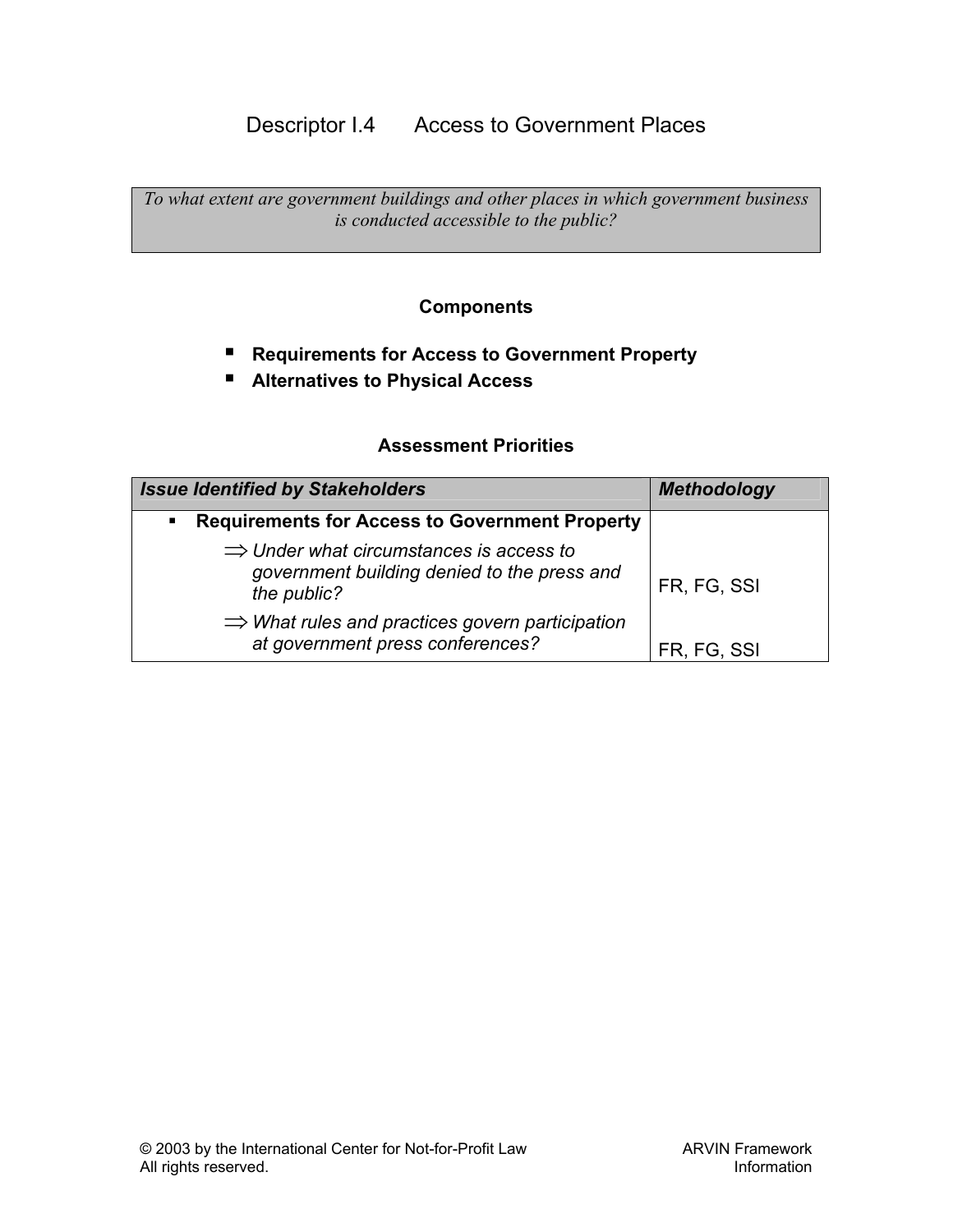# **ARVIN Framework: Negotiation**

| <b>Identifier</b> | <b>Descriptor</b>                                                                     |
|-------------------|---------------------------------------------------------------------------------------|
| N.1               | <b>Political and Public Policy Activities</b>                                         |
| N.2               | Ombudsman Law                                                                         |
| N.3               | <b>Laws Affecting Trade Unions</b>                                                    |
| N.4               | <b>NPO/State Relations</b>                                                            |
| N.5               | <b>Mechanisms Enabling Civic Engagement in</b><br><b>Governmental Decision Making</b> |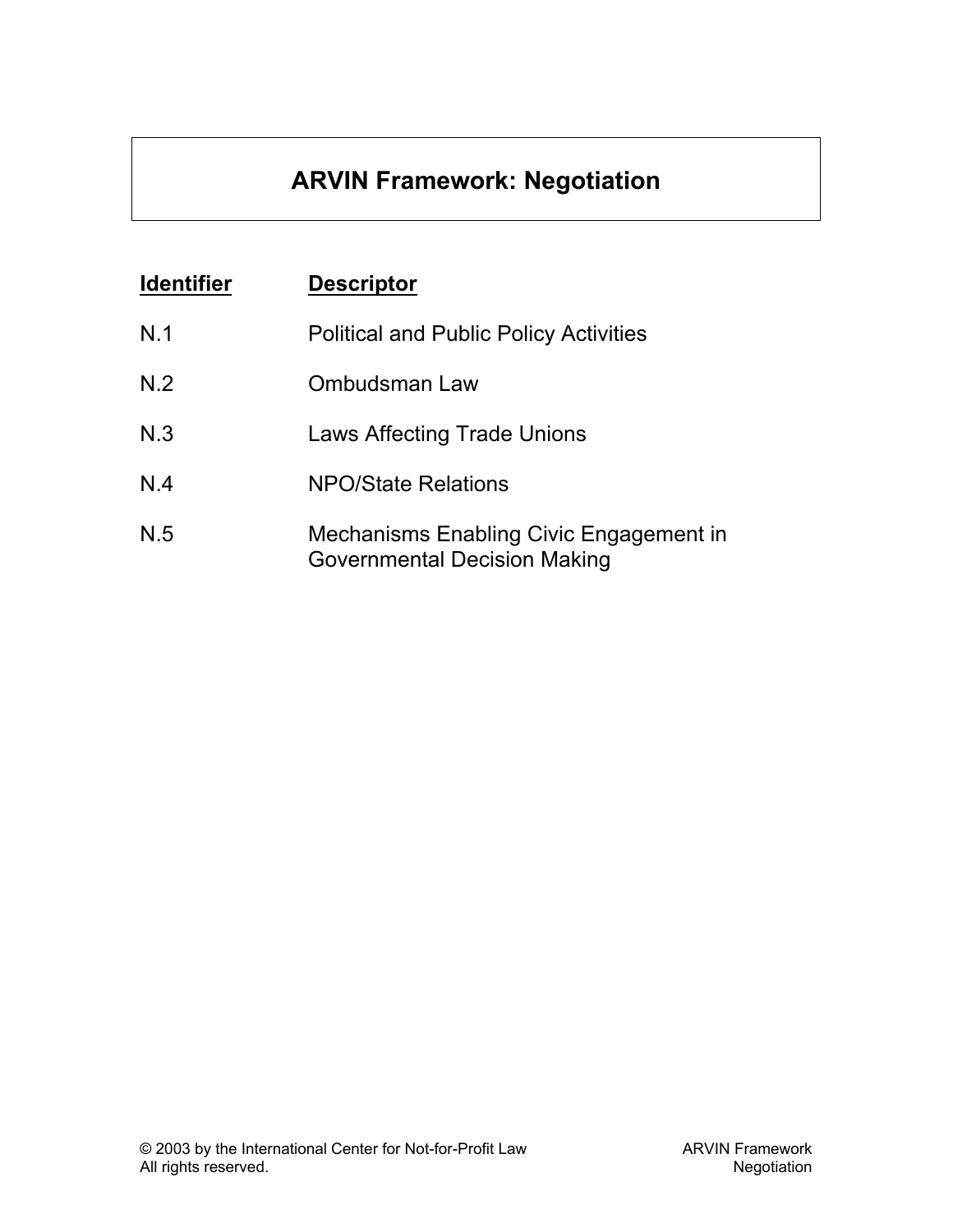## Descriptor N.1 Political and Public Policy Activities

*To what extent are NPOs allowed to engage in the political process and/or participate in public policy activities?* 

### **Components**

- Nominating Candidates for Public Office
- **Supporting or Opposing Political Parties**
- Supporting or Opposing Political Candidates
- **Fundraising for Political Parties/Candidates**
- **Pursuing Public Interest Legislation**
- **Lobbying For or Against Legislation**
- **Public Policy Activities (education, research, advocacy, publication of position papers)**
- NPO Monitoring of Government Activities, Performance and **Services**

### **Assessment Priorities**

| <b>Issue Identified by Stakeholders</b>                                                                    | Methodology' |
|------------------------------------------------------------------------------------------------------------|--------------|
| <b>Public Policy Activities</b>                                                                            |              |
| $\Rightarrow$ To what extent are NPOs aware of their legal right to<br>engage in public policy activities? | <b>DR</b>    |

 $\overline{a}$ 

<span id="page-34-0"></span><sup>&</sup>lt;sup>7</sup> FR = Field Research, SSI = Semi-Structured Interviews, SY = Survey, FG = Focus Group, DR = Desk Research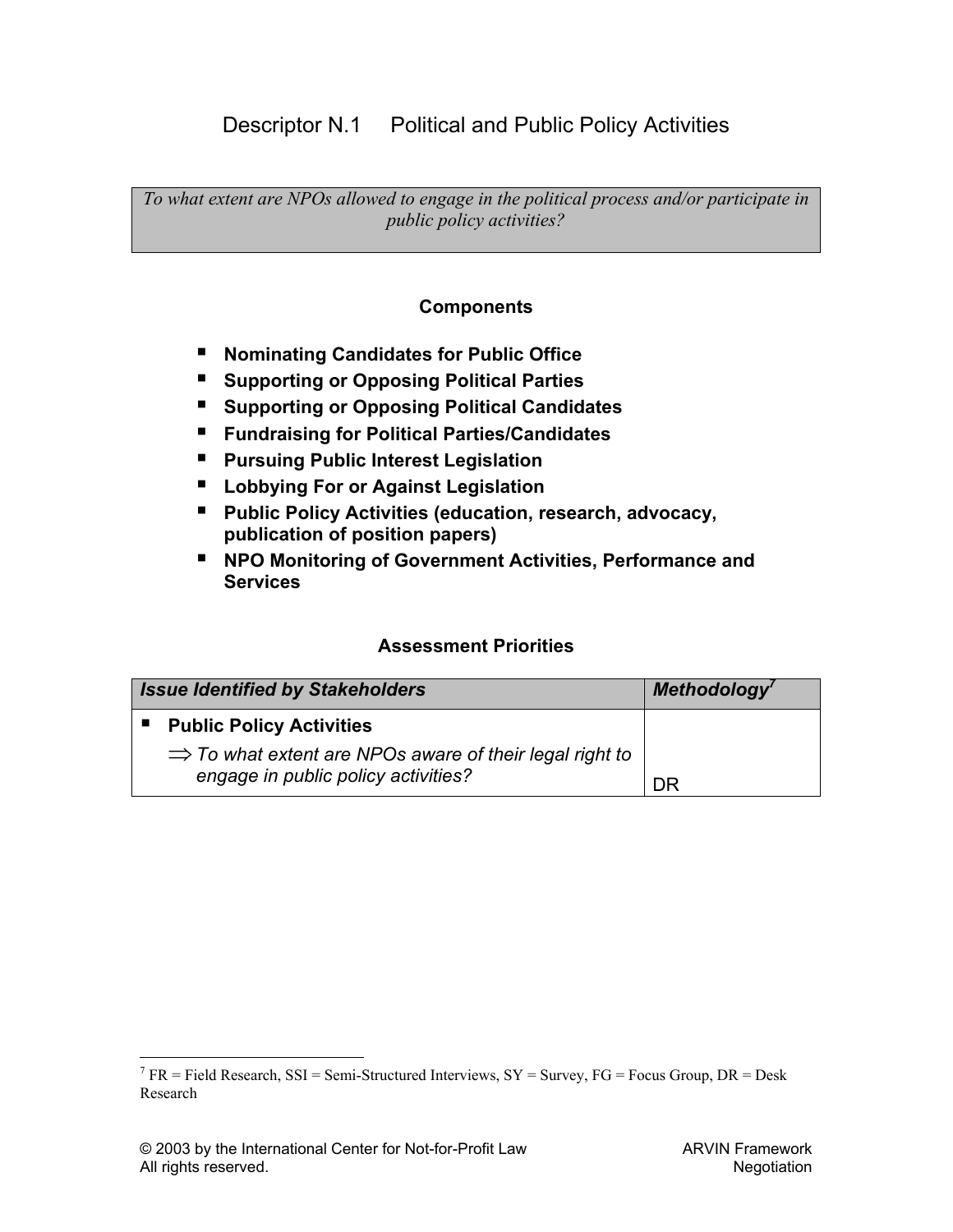# Descriptor N.2 Ombudsman Law

*To what extent does the Ombudsman's Office provide opportunity to redress grievances between the public and the government?* 

#### **Components**

- **Constitutional Provisions**
- **Qualifications**
- Selection/Election Procedures
- **Jurisdiction**
- **Complaint Procedure**
- **Duties/Powers of Advocate to Investigate, Demand Cooperation**
- **Duties/Power after Investigation**

| <b>Issue Identified by Stakeholders</b> |                                                                                                         | <b>Methodology</b> |
|-----------------------------------------|---------------------------------------------------------------------------------------------------------|--------------------|
|                                         | <b>Complaint Procedure</b>                                                                              |                    |
|                                         | $\Rightarrow$ To what extent are NPOs availing themselves of the<br>resources of the People's Advocate? | FG, SSI            |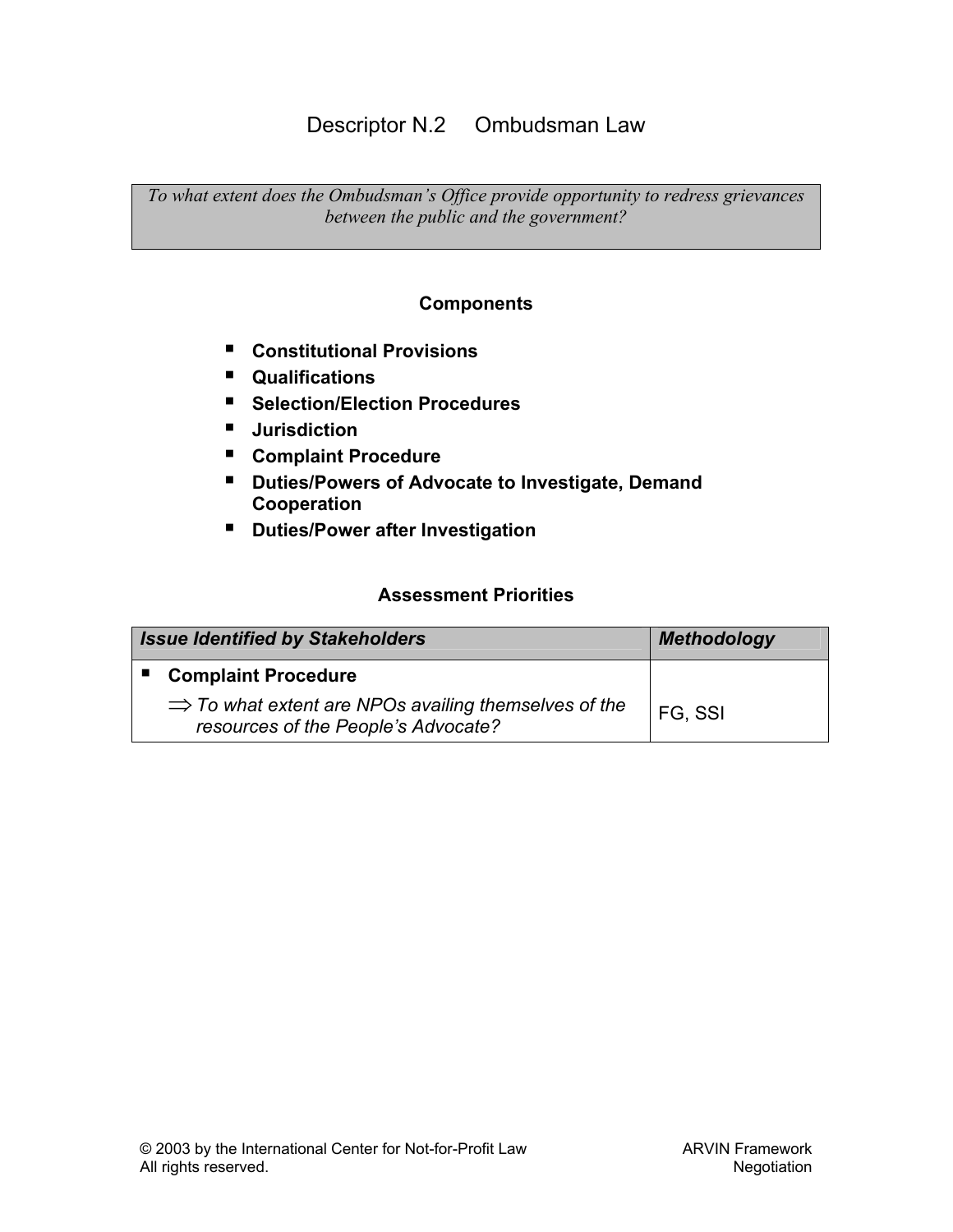# Descriptor N.3 Laws Affecting Trade Unions

*To what extent does the legal framework enable trade unions to serve as an effective voice for labor?* 

### **Components**

- **Constitutional Provisions**
- **International Instruments**
- **Voluntary vs. Compulsory Membership**
- Registration Requirements for Trade Unions
- **Unions' Rights and Duties with Regard to Members**
- **Unions' Right and Duties with Regard to Employers**
- **Unions' Relationship to/Representation in Government**
- **Enforcement Procedures**

| <b>Issue Identified by Stakeholders</b>                     | <b>Methodology</b> |
|-------------------------------------------------------------|--------------------|
| No priority issues identified by stakeholders at this time. |                    |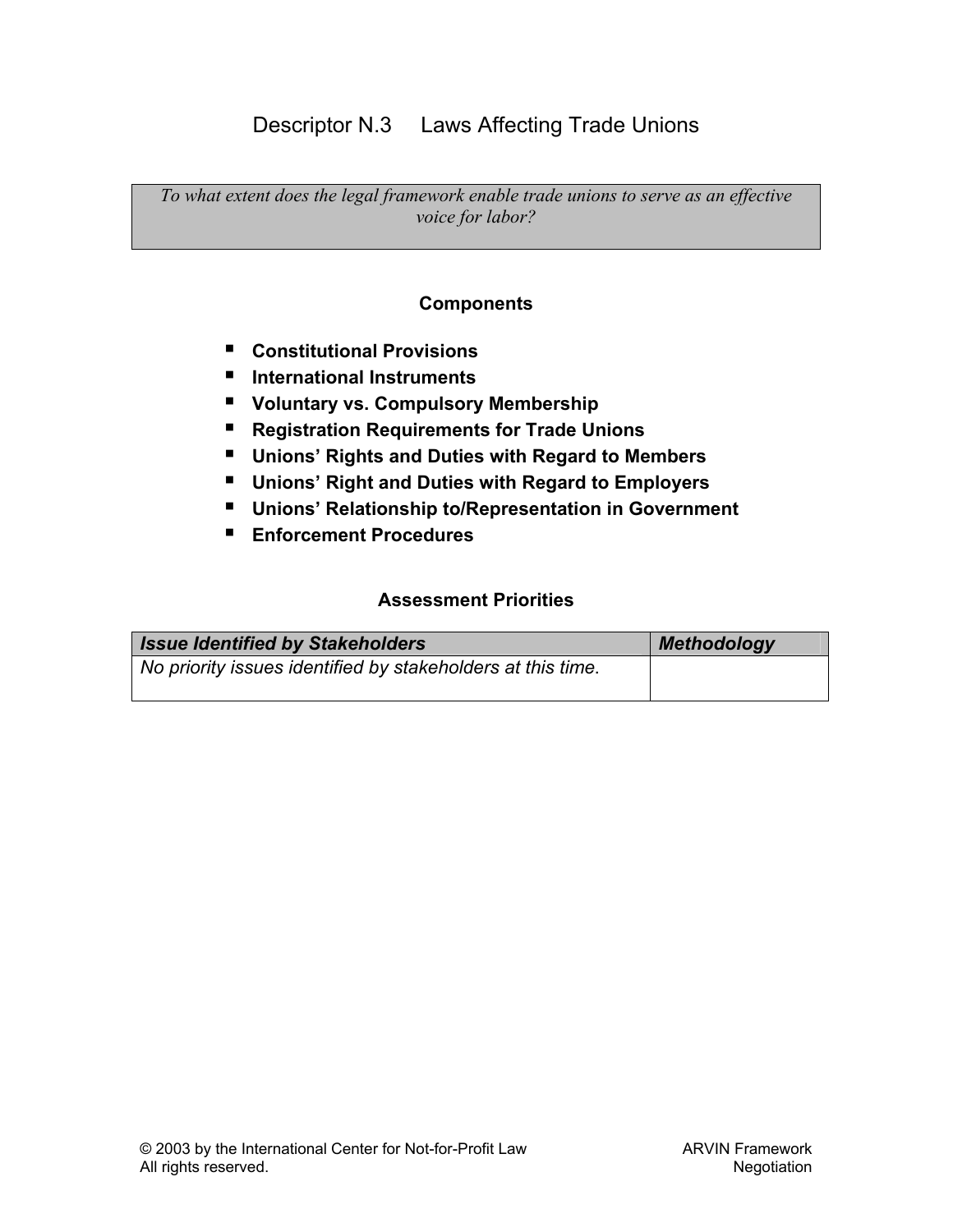# Descriptor N.4 NPO/State Relations

*To what extent are there compacts, liaison offices, and other similar mechanisms to promote cooperation between government and civil society?* 

#### **Components**

- **Compacts and National Strategies on Government/Civil Society Cooperation**
- **Liaison Offices at Ministerial Level**
- **Liaison Office at Presidential Level**
- **Parliamentary Commissions and Caucuses**
- **NPO Representational Structures**
- Special Committees, Commissions and Other Structures
- **Local, Regional and Other Decentralized Structures**
- **Informal Channels to Promote Cooperation and Communication between Civil Society and the Government**

| <b>Issue Identified by Stakeholders</b>                                                          | <b>Methodology</b> |
|--------------------------------------------------------------------------------------------------|--------------------|
| ■ Liaison Offices at Ministerial Level                                                           |                    |
| $\Rightarrow$ To what extent have Ministries appointed liaisons for<br>partners, including NPOs? | SSI                |